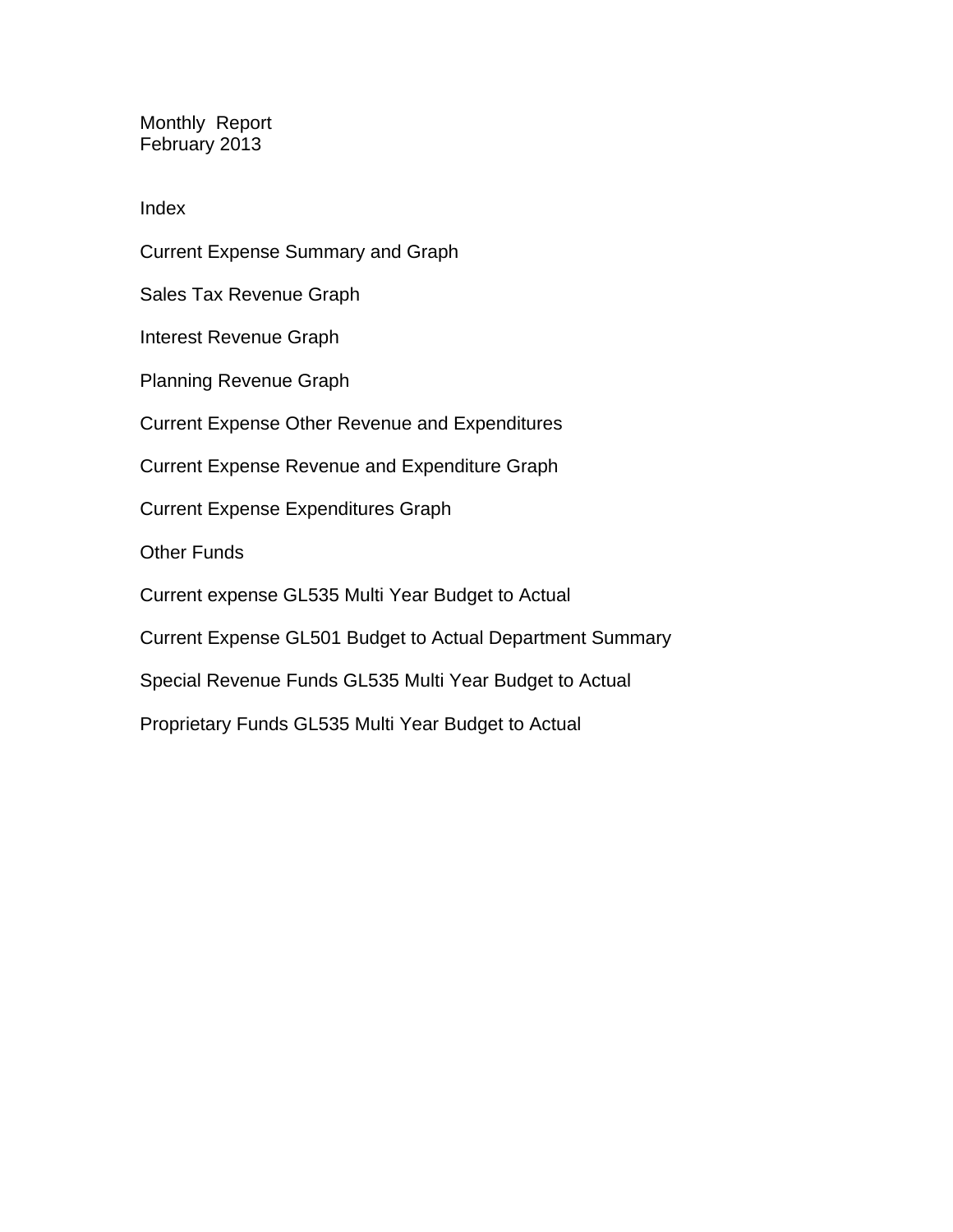| CURRENT EXPENSE Thousands (000's) |                          |                     |                         |               |                |            |                         |               |                |            |                         |               |
|-----------------------------------|--------------------------|---------------------|-------------------------|---------------|----------------|------------|-------------------------|---------------|----------------|------------|-------------------------|---------------|
|                                   |                          | <b>Current Year</b> |                         |               |                | 2012       |                         |               | 2011           |            |                         |               |
|                                   | Current                  | <b>YTD</b>          | <b>Budget</b>           | % VS          | Current        | <b>YTD</b> | <b>Budget</b>           | % VS          | Current        | <b>YTD</b> | <b>Budget</b>           | % VS          |
|                                   | Actual                   | Actual              | Net of Beg.<br>Fund Bal | <b>Budget</b> | Actual         | Actual     | Net of Beg.<br>Fund Bal | <b>Budget</b> | Actual         | Actual     | Net of Beg.<br>Fund Bal | <b>Budget</b> |
| Revenue                           |                          |                     |                         |               |                |            |                         |               |                |            |                         |               |
| Property Tax                      | 51                       | 84                  | 7,291                   | 1%            | 22             | 51         | 7,182                   | 1%            | 33             | 106        | 7,437                   | 1%            |
| Sales Tax                         | 425                      | 739                 | 3,973                   | 19%           | 414            | 726        | 3,850                   | 19%           | 412            | 720        | 4,111                   | 18%           |
| Planning and Community            | 93                       | 196                 | 1.363                   | 14%           | 88             | 161        | 1,556                   | 10%           | 116            | 204        | 1.412                   | 14%           |
| Interest - Investment             | 49                       | 80                  | 302                     | 26%           | 31             | 51         | 255                     | 20%           | 20             | 35         | 200                     | 18%           |
| Other                             | 577                      | 1.383               | 5,413                   | 26%           | 311            | 810        | 5,498                   | 15%           | 416            | 1,231      | 5,276                   | 23%           |
| Subtotal                          | 1,196                    | 2,482               | 18,342                  | 14%           | 866            | 1,799      | 18,341                  | 10%           | 997            | 2,296      | 18,436                  | 12%           |
| Intergovernmental (Grants)        | 68                       | 109                 | 849                     | 13%           | 44             | 58         | 1,156                   | 5%            | (2)            | 13         | 1,040                   | 1%            |
| Total                             | 1,264                    | 2,591               | 19,191                  | 14%           | 910            | 1,857      | 19,497                  | 10%           | 995            | 2,309      | 19,476                  | 12%           |
| Interfund Transfers-In            | $\blacksquare$           | 2,357               | 2,357                   | 100%          | $\blacksquare$ | 2,201      | 2,225                   | 99%           | $\blacksquare$ | 1,879      | 1,919                   | 98%           |
| Use of Beg Fund Balance           | $\overline{\phantom{0}}$ |                     | 180                     | 0%            | ٠              |            | 130                     | 0%            |                |            | 185                     | 0%            |
| <b>Total Revenue</b>              | 1,264                    | 4,948               | 21,728                  | 23%           | 910            | 4,058      | 21,852                  | 19%           | 995            | 4,188      | 21,580                  | 19%           |
|                                   |                          |                     |                         |               |                |            |                         |               |                |            |                         |               |
| Expenditures                      | 1.897                    | 3,359               | 20,595                  | 16%           | 1,569          | 3,381      | 20,441                  | 17%           | 1,488          | 3,308      | 19,917                  | 17%           |
| Interfund Transfers-Out           |                          | 953                 | 1.133                   | 84%           | $\blacksquare$ | 1.052      | 1,411                   | 75%           |                | 1,205      | 1.663                   | 72%           |
| <b>Total Expenditures</b>         | 1,897                    | 4,312               | 21,728                  | 20%           | 1,569          | 4,433      | 21,852                  | 20%           | 1,488          | 4,513      | 21,580                  | 21%           |
|                                   |                          |                     |                         |               |                |            |                         |               |                |            |                         |               |
| Net Current Expense               | (633)                    | 636                 | 0                       |               | (659)          | (375)      | 0                       |               | (493)          | (325)      | 0                       |               |

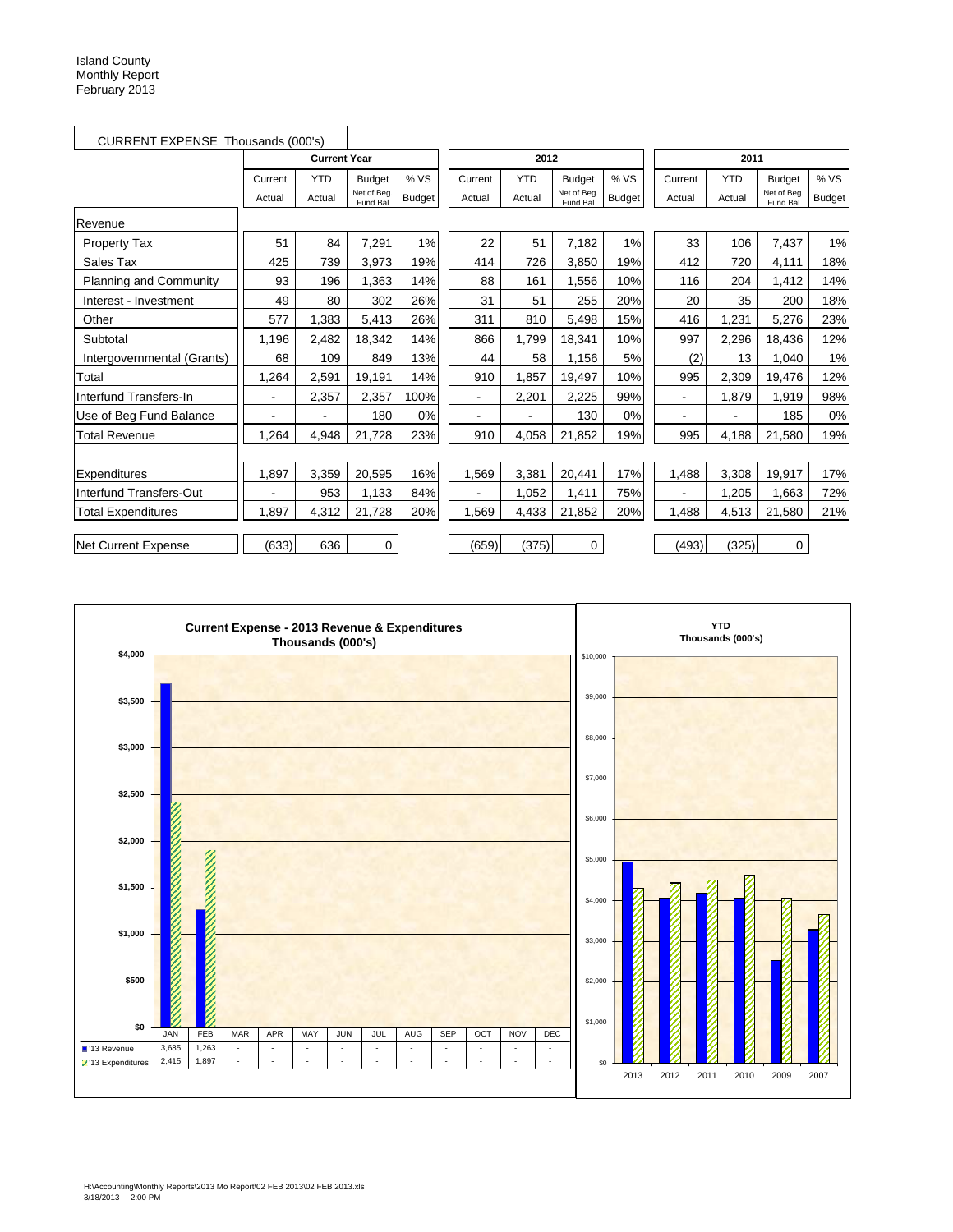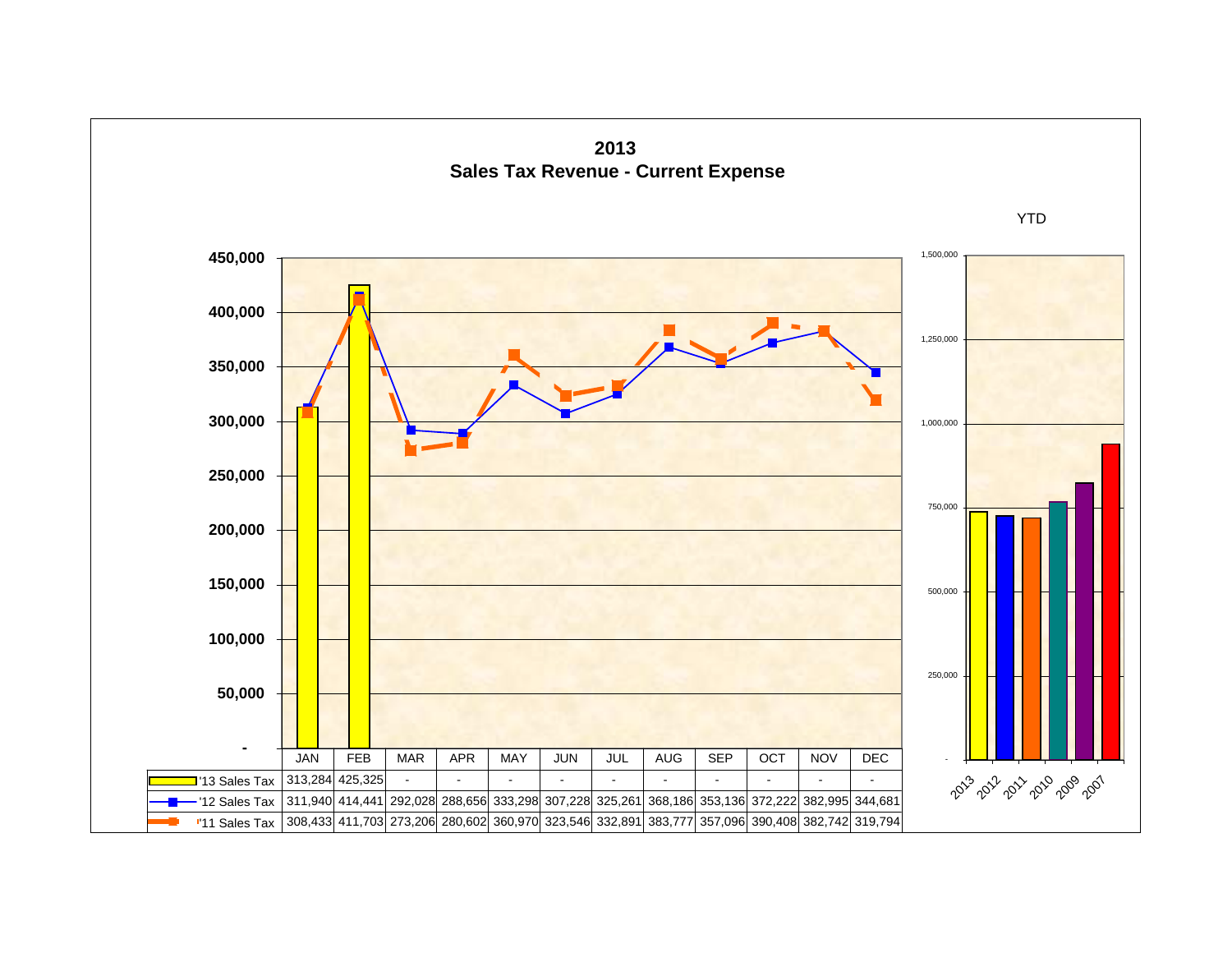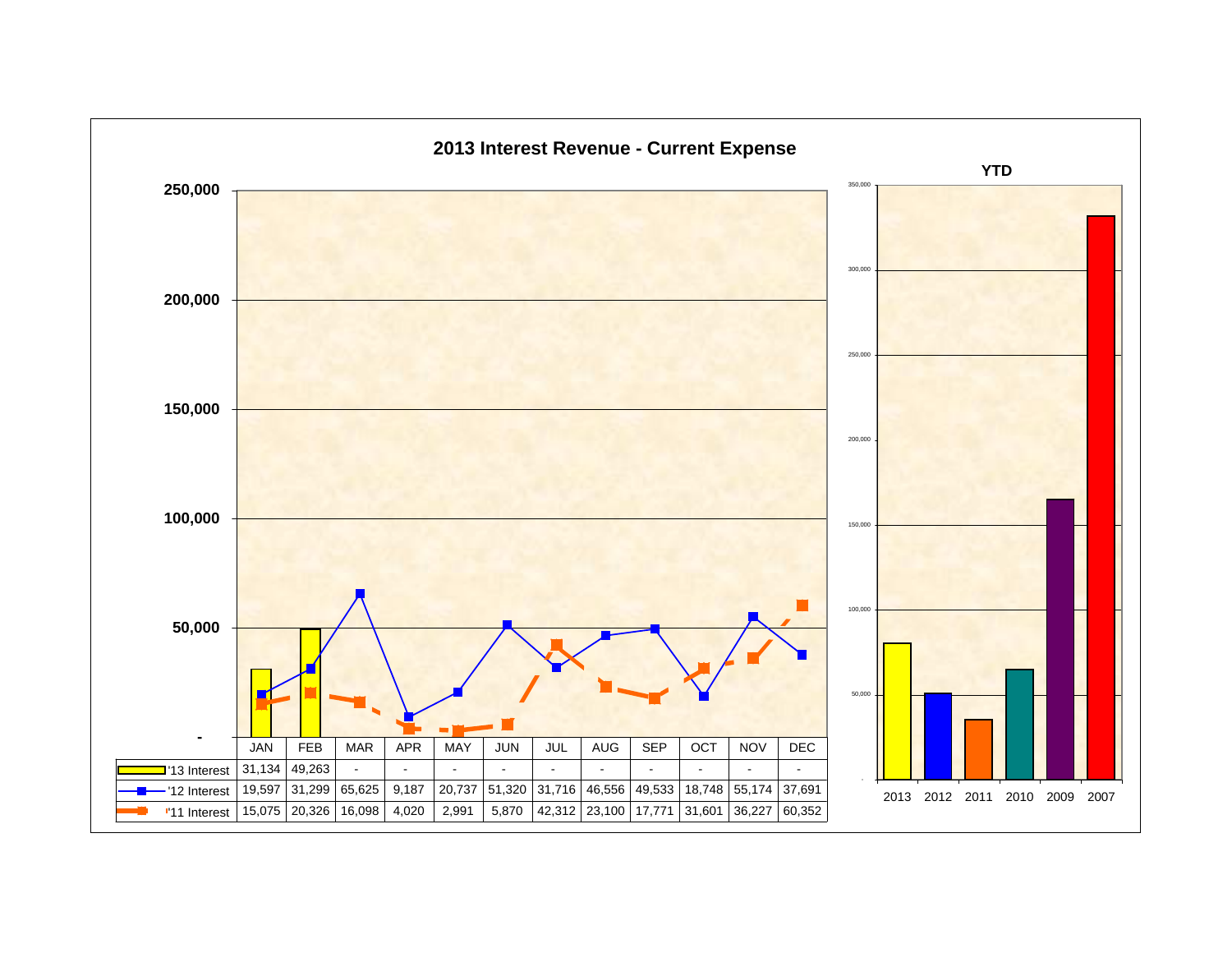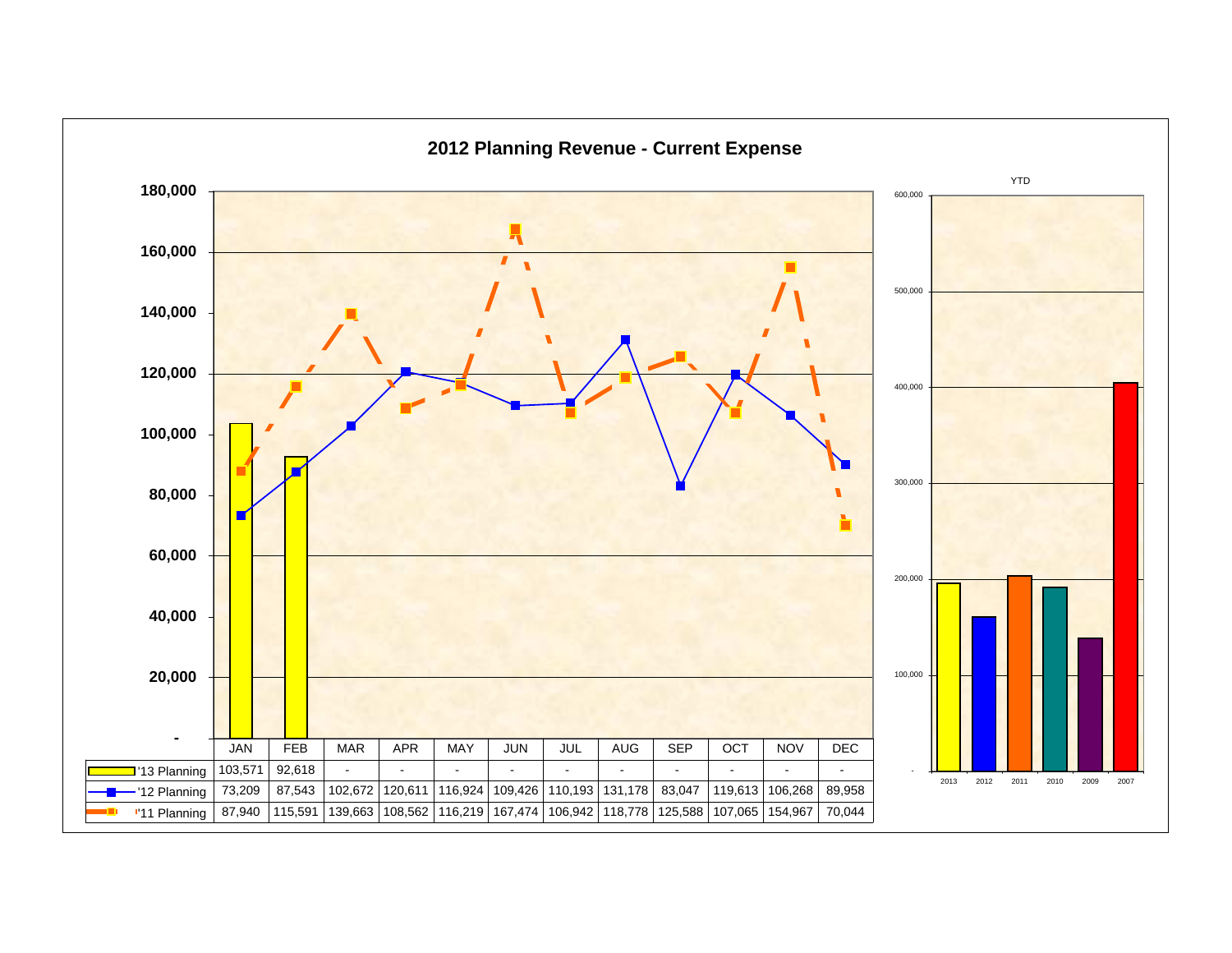Current Expense By Department February 2013

Other Revenue

| Y I D                             | <b>ACTUAL</b> | <b>BUDGET</b> | YTD%   |
|-----------------------------------|---------------|---------------|--------|
| Auditor                           | 91,756        | 580,500       | 15.8%  |
| Clerk                             | 61,948        | 300,400       | 20.6%  |
| <b>District Court</b>             | 233,238       | 919,400       | 25.4%  |
| Sheriff                           | 44,467        | 202,500       | 22.0%  |
| <b>Sales Tax Criminal Justice</b> | 94,540        | 516,000       | 18.3%  |
| Cable Tax                         | 528,055       | 495,000       | 106.7% |
| Prop Tax Penalty                  | 78,332        | 435,000       | 18.0%  |
| Prop Tax Interest                 | 82,825        | 500,000       | 16.6%  |
| State Sh Rev PUD                  |               | 130,000       | 0.0%   |
| <b>County Assistance</b>          |               | 200,000       | 0.0%   |
| <b>Criminal Justice</b>           | 109,635       | 400,000       | 27.4%  |
| Liquor Tax                        |               | 246,000       | 0.0%   |
| Other                             | 58,205        | 488,058       | 11.9%  |
| Total                             | 1,383,001     | 5,412,858     | 25.6%  |

Expenditures

| <b>YTD</b>                  | <b>ACTUAL</b> | <b>BUDGET</b> | $\%$  |
|-----------------------------|---------------|---------------|-------|
| Assessor                    | 170,365       | 1,080,115     | 15.8% |
| Auditor                     | 100,772       | 809,036       | 12.5% |
| <b>Budget</b>               | 17,248        | 115,925       | 14.9% |
| <b>Central Services</b>     | 89,629        | 969,637       | 9.2%  |
| <b>Civil Service</b>        | 419           |               |       |
| Clerk                       | 68,757        | 447,257       | 15.4% |
| Commissioners               | 101,237       | 618,139       | 16.4% |
| Coroner                     | 32,515        | 241,700       | 13.5% |
| <b>District Court</b>       | 168,825       | 1,004,339     | 16.8% |
| <b>Emergency Management</b> | 11,989        | 318,685       | 3.8%  |
| <b>Facilities</b>           | 146,116       | 1,040,805     | 14.0% |
| <b>GSA</b>                  | 152,652       | 1,203,499     | 12.7% |
| <b>Human Resources</b>      | 39,407        | 235,760       | 16.7% |
| <b>Human Services</b>       |               | 152,435       | 0.0%  |
| Miscellaneous               | 40,946        | 241,132       | 17.0% |
| Parks                       | 22,408        | 188,257       | 11.9% |
| Planning                    | 225,634       | 1,606,132     | 14.0% |
| Prosecutor                  | 220,236       | 1,392,557     | 15.8% |
| Sheriff                     | 1,131,975     | 6,444,433     | 17.6% |
| <b>Superior Court</b>       | 161,443       | 1,070,879     | 15.1% |
| <b>Treasurer</b>            | 88,602        | 493,020       | 18.0% |
| Non Departmental            | 367,451       | 920,702       | 39.9% |
| Total                       | 3,358,626     | 20,594,444    | 16.3% |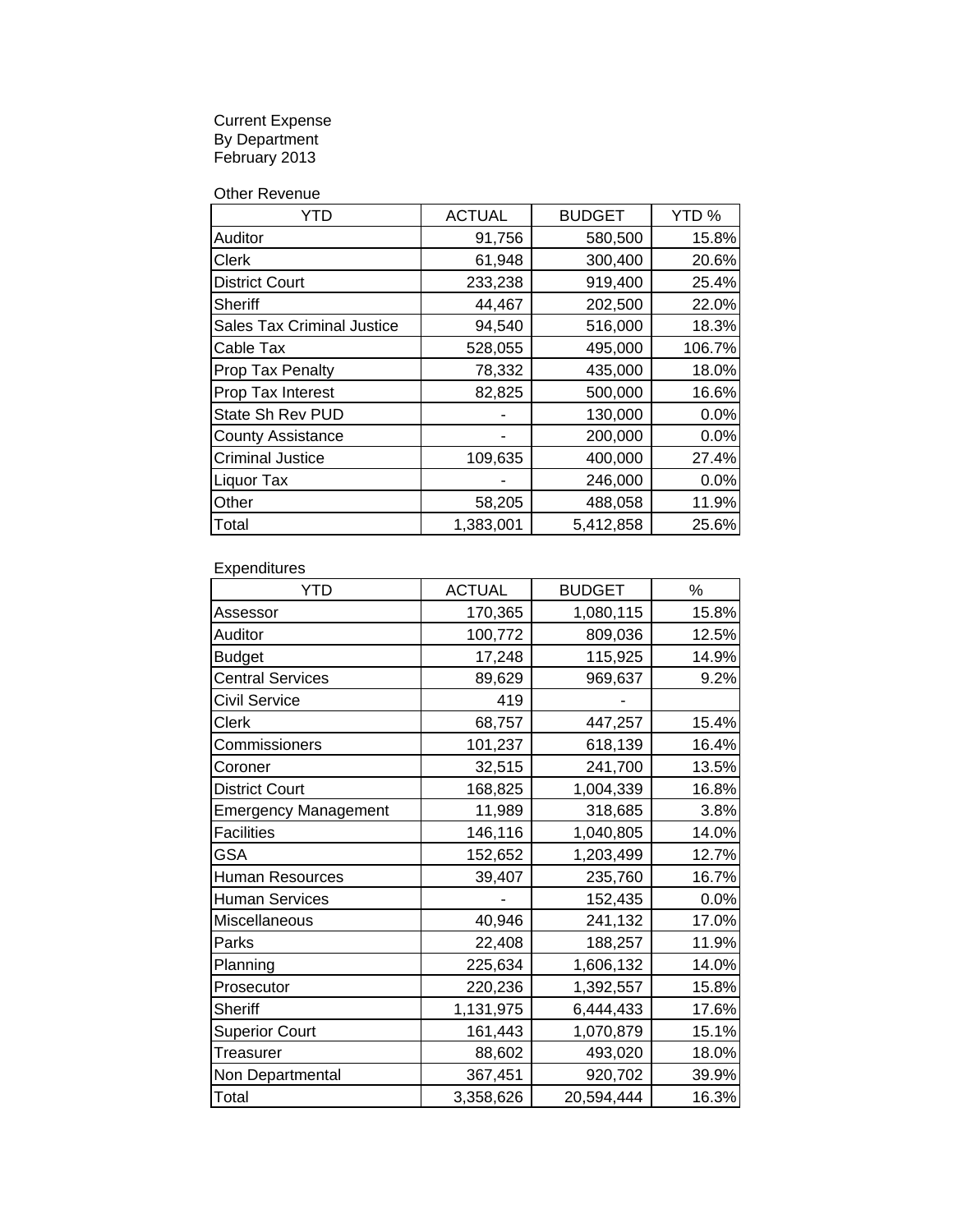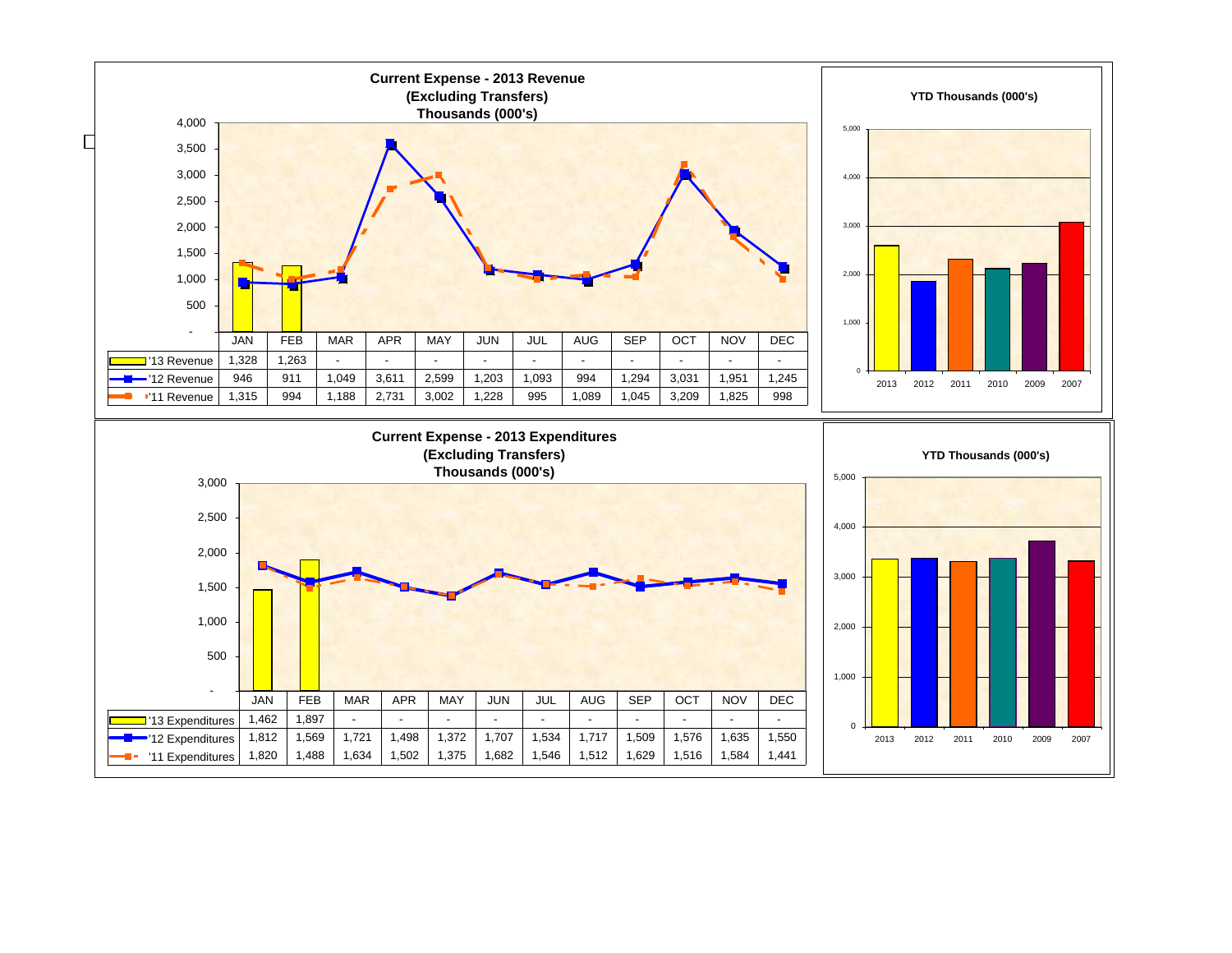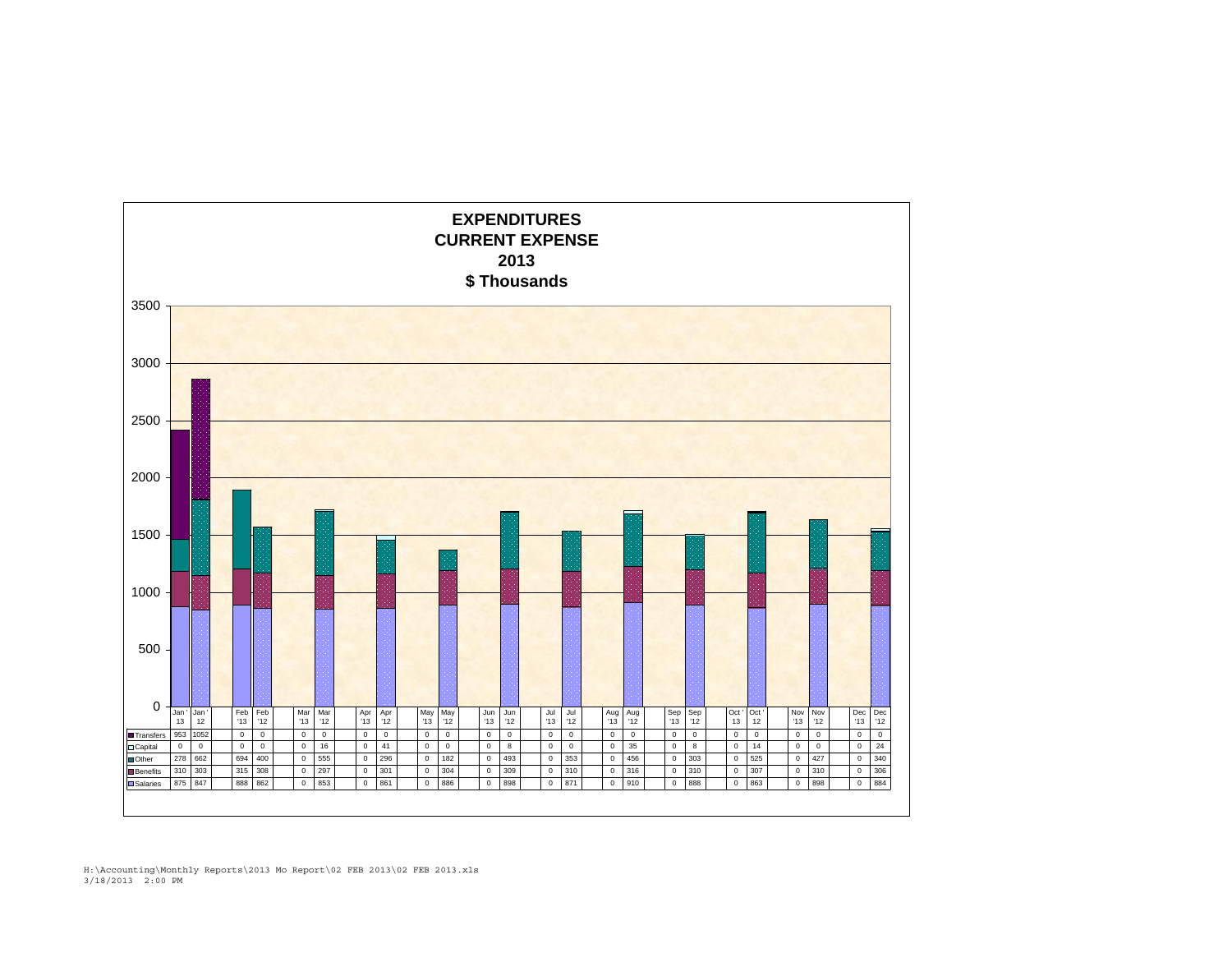#### Other Funds February 2013

| Revenue                     |               |               |       |
|-----------------------------|---------------|---------------|-------|
| YTD                         | <b>ACTUAL</b> | <b>BUDGET</b> | YTD % |
| <b>Clean Water Utility</b>  | 18,147        | 1,535,000     | 1.2%  |
| <b>Conservation Futures</b> | 7,705         | 780,100       | 1.0%  |
| <b>Health Funds</b>         | 780,818       | 2,972,935     | 26.3% |
| <b>Human Services Funds</b> | 539,082       | 3,977,857     | 13.6% |
| Juvenile Detention Facility | 484,004       | 1,077,000     | 44.9% |
| <b>Public Works Funds</b>   | 2,698,923     | 22,031,021    | 12.3% |
| <b>REET 1 &amp; 2</b>       | 200,172       | 1,200,000     | 16.7% |
| Solid Waste                 | 847,979       | 5,532,483     | 15.3% |

#### **Expenditures**

| YTD                                | <b>ACTUAL</b> | <b>BUDGET</b> | %     |
|------------------------------------|---------------|---------------|-------|
| <b>Clean Water Utility</b>         | 327           | 1,535,000     | 0.0%  |
| <b>Conservation Futures</b>        | 38,077        | 780,100       | 4.9%  |
| <b>Health Funds</b>                | 623,662       | 2,972,935     | 21.0% |
| Human Services Funds               | 616,838       | 3,977,857     | 15.5% |
| <b>Juvenile Detention Facility</b> | 233,668       | 1,077,000     | 21.7% |
| <b>Public Works Funds</b>          | 3,503,728     | 22,031,021    | 15.9% |
| <b>REET 1 &amp; 2</b>              | 585,937       | 1,998,155     | 29.3% |
| <b>Solid Waste</b>                 | 1,267,906     | 5,532,483     | 22.9% |

Funds Grouped

Health Funds [ Public Health Pooling, Natural Resources, Water Quality (104,165,149)]

Human Services Funds [Homeless Housing, Veterans, Mental Health, Developmental Disabilities, Alcohol, Therapeutic Sales Tax, Admin (106,107,113,114,123,126,129)]

Public Works Funds [ Road, Paths & Trails, Admin, Storm & Surface Water, Capital Drainage, ER&R (101,137,139,144,321,501)]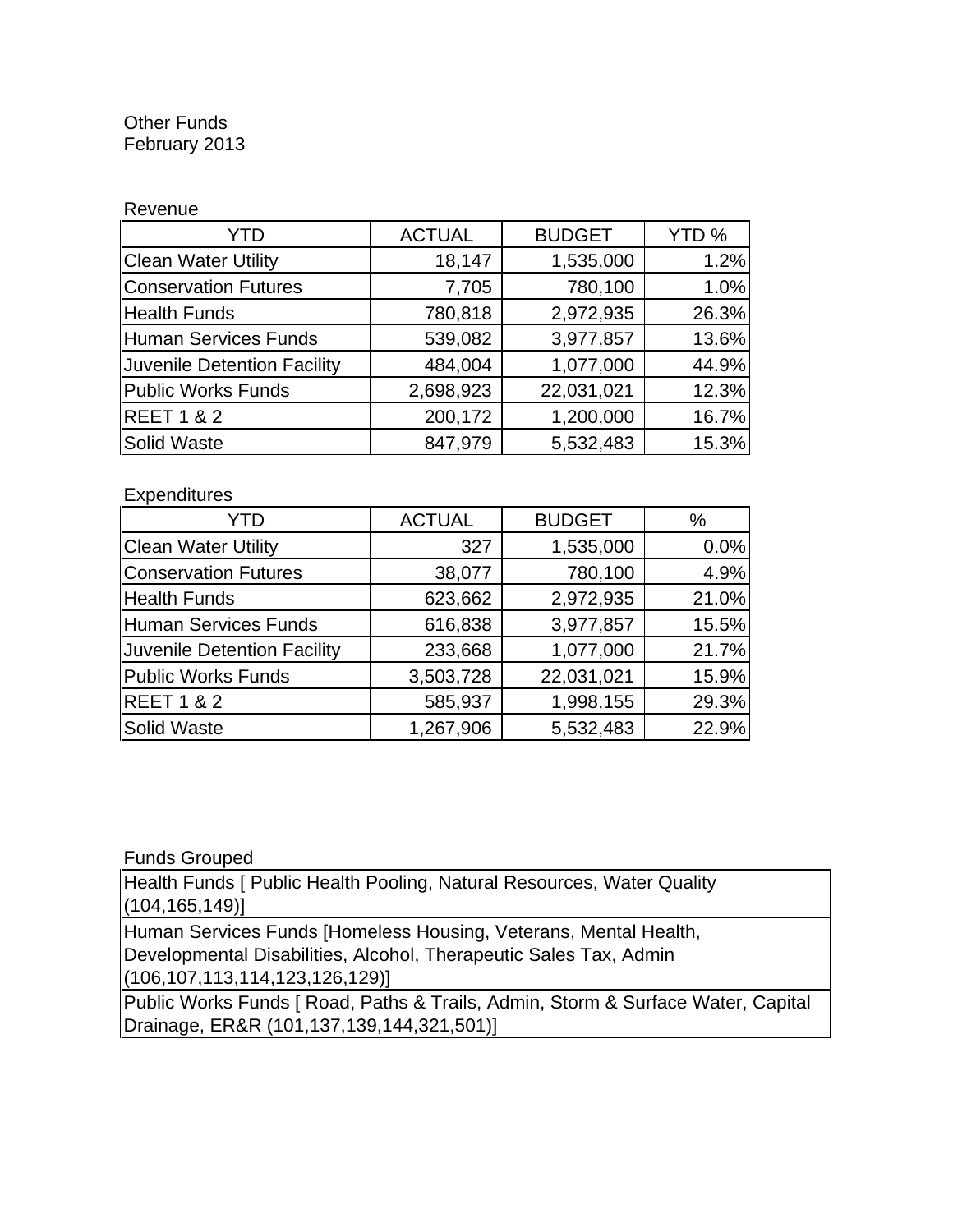|                              |                    |                                    |                | 2013             | 2013<br>Month  | 2013<br>Year to | 2013<br><b>Encumbered</b> | 2013              |                |
|------------------------------|--------------------|------------------------------------|----------------|------------------|----------------|-----------------|---------------------------|-------------------|----------------|
|                              |                    | <b>Prior Years to Date Actuals</b> |                | Approved         | to Date @      | Date @          | Amount @                  | Balance @         | <b>Percent</b> |
| Object                       | <b>Description</b> | 2011                               | 2012           | <b>Budget</b>    | 02/28/2013     | 02/28/2013      | 02/28/2013                | 02/28/2013        | <b>YTD</b>     |
| <b>CURRENT EXPENSE (001)</b> |                    |                                    |                |                  |                |                 |                           |                   |                |
| USE OF FUND BALANCE          |                    | 0.00                               | 0.00           | 180.300.00       | 0.00           | 0.00            | 0.00                      | 180.300.00        | $0\%$          |
| <b>REVENUES</b>              |                    | 2.296.034.23                       | 1.799.377.64   | 18.341.583.00    | 1,195,621.21   | 2.482.003.90    | 0.00                      | 15.859.579.10     | 14 %           |
| <b>GRANT REVENUES</b>        |                    | 12.862.34                          | 57.510.61      | 848.702.00       | 67.622.61      | 109.146.85      | 0.00                      | 739.555.15        | 13 %           |
| <b>EXPENDITURES</b>          |                    | (3,308,069.23)                     | (3,381,262.25) | (20,594,444.00)  | (1,896,506.04) | (3,358,626.34)  | 0.00                      | (17, 235, 817.66) | 16 %           |
| <b>TRANSFERS IN</b>          |                    | 1.879.000.00                       | 2,200,560.00   | 2,357,200.00     | 0.00           | 2,357,200.00    | 0.00                      | 0.00              | 100 %          |
| <b>TRANSFERS OUT</b>         |                    | (1,205,107.00)                     | (1,051,954.00) | (1, 133, 341.00) | 0.00           | (953, 341.00)   | 0.00                      | (180,000.00)      | 84 %           |
| Net CURRENT EXPENSE (001)    |                    | (325, 279.66)                      | (375,768.00)   | 0.00             | (633, 262.22)  | 636,383.41      | 0.00                      | (636, 383.41)     |                |
| <b>Grand Total All Funds</b> |                    | (325.279.66)                       | (375,768.00)   | 0.00             | (633, 262.22)  | 636,383.41      | 0.00                      | (636, 383.41)     |                |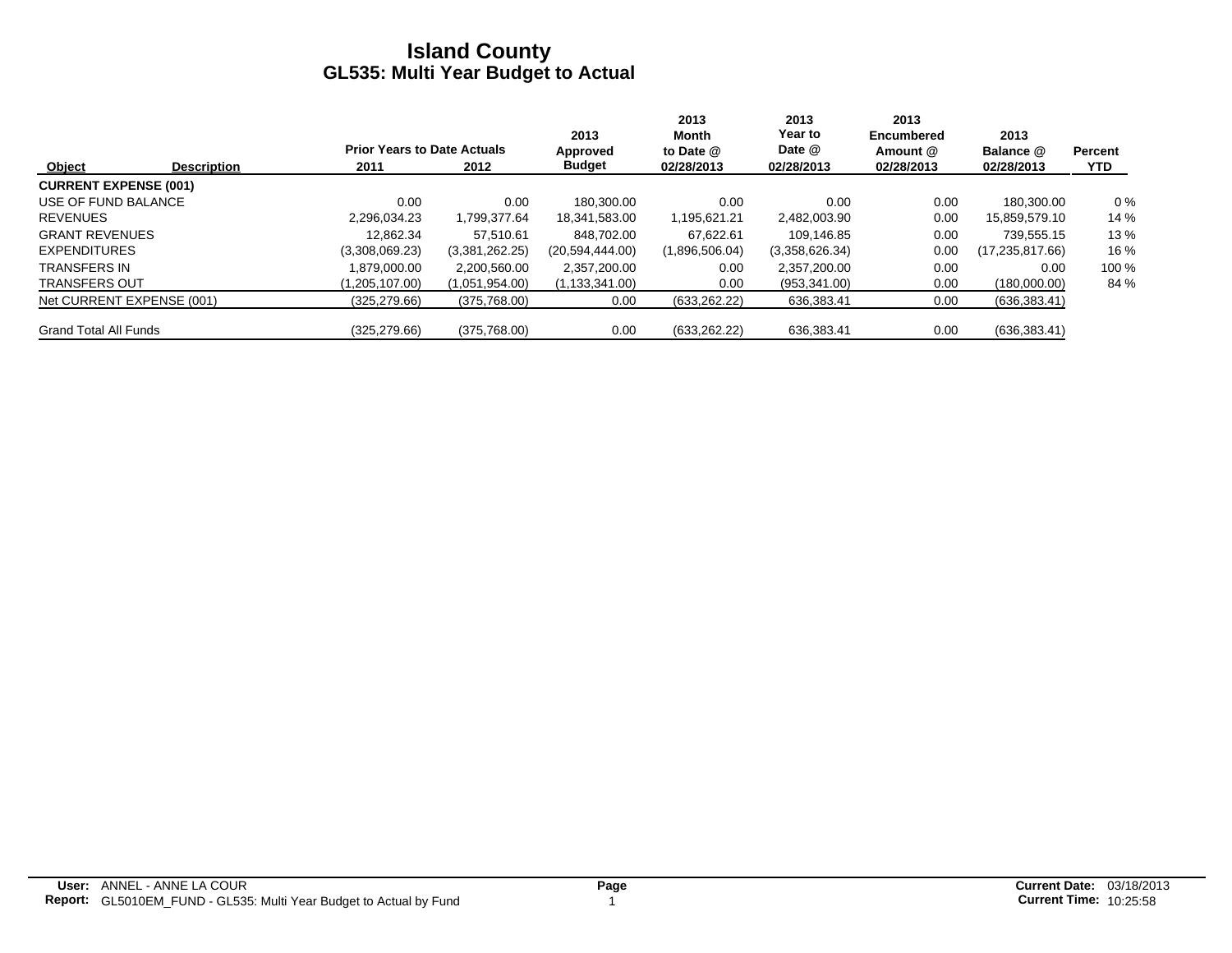|                                                       |                |               | <b>Report Date: 02/28/2013</b> |                |                       |
|-------------------------------------------------------|----------------|---------------|--------------------------------|----------------|-----------------------|
| <b>Group - Description</b>                            | <b>Budget</b>  | <b>Actual</b> | <b>Encumbrance</b>             | <b>Balance</b> | Percent<br><b>YTD</b> |
| Dept: 11 PUBLIC WORKS                                 |                |               |                                |                |                       |
| <b>Revenue</b>                                        |                |               |                                |                |                       |
| 34 CHARGES FOR GOODS & SERVICES                       | 28,726.00      | 1,314.52      | 0.00                           | 27,411.48      | 4.57                  |
| <b>36 MISCELLANEOUS REVENUES</b>                      | 6,000.00       | 0.00          | 0.00                           | 6,000.00       | 0.00                  |
| 39 OTHER FINANCING SOURCES                            | 173,400.00     | 173,400.00    | 0.00                           | 0.00           | 100.00                |
| <b>Revenue Total:</b>                                 | 208,126.00     | 174,714.52    | 0.00                           | 33,411.48      | 83.94                 |
| <b>Expenditures</b>                                   |                |               |                                |                |                       |
| 10 SALARIES & BENEFITS                                | 131,172.00     | 20,044.29     | 0.00                           | 111,127.71     | 15.28                 |
| 20 MAINTENANCE & OPERATIONS                           | 56,336.00      | 2,364.03      | 0.00                           | 53,971.97      | 4.19                  |
| <b>30 INTERGOVERNMENT</b>                             | 749.00         | 0.00          | 0.00                           | 749.00         | 0.00                  |
| <b>Expenditure Total:</b>                             | 188,257.00     | 22,408.32     | 0.00                           | 165,848.68     | 11.90                 |
| <b>Dept Total:</b>                                    | 19,869.00      | 152,306.20    | 0.00                           | (132, 437.20)  |                       |
| <b>Dept: 13 HUMAN SERVICES</b><br><b>Expenditures</b> |                |               |                                |                |                       |
| 20 MAINTENANCE & OPERATIONS                           | 152,435.00     | 0.00          | 0.00                           | 152,435.00     | 0.00                  |
| 50 INTERDEPT & TRANSFERS                              | 6,010.00       | 6,010.00      | 0.00                           | 0.00           | 100.00                |
| <b>Expenditure Total:</b>                             | 158,445.00     | 6,010.00      | 0.00                           | 152,435.00     | 3.79                  |
| <b>Dept Total:</b>                                    | (158, 445.00)  | (6,010.00)    | 0.00                           | (152, 435.00)  |                       |
| Dept: 20 ASSESSOR<br><b>Revenue</b>                   |                |               |                                |                |                       |
| 33 INTERGOVERMENTAL REVENUES                          | 0.00           | 0.00          | 0.00                           | 0.00           | 0.00                  |
| 34 CHARGES FOR GOODS & SERVICES                       | 12,800.00      | 1,848.61      | 0.00                           | 10,951.39      | 14.44                 |
| <b>36 MISCELLANEOUS REVENUES</b>                      | 0.00           | 0.00          | 0.00                           | 0.00           | 0.00                  |
| <b>Revenue Total:</b>                                 | 12,800.00      | 1,848.61      | 0.00                           | 10,951.39      | 14.44                 |
| <b>Expenditures</b>                                   |                |               |                                |                |                       |
| 10 SALARIES & BENEFITS                                | 986,335.00     | 160,255.59    | 0.00                           | 826,079.41     | 16.24                 |
| 20 MAINTENANCE & OPERATIONS                           | 93,780.00      | 10,109.01     | 0.00                           | 83,670.99      | 10.77                 |
| <b>40 CAPITAL</b>                                     | 0.00           | 0.00          | 0.00                           | 0.00           | 0.00                  |
| <b>Expenditure Total:</b>                             | 1,080,115.00   | 170,364.60    | 0.00                           | 909,750.40     | 15.77                 |
| <b>Dept Total:</b>                                    | (1,067,315.00) | (168, 515.99) | 0.00                           | (898,799.01)   |                       |
| Dept: 21 AUDITOR<br><b>Revenue</b>                    |                |               |                                |                |                       |
| 32 LICENSES & PERMITS                                 | 5,000.00       | 603.00        | 0.00                           | 4,397.00       | 12.06                 |
| 33 INTERGOVERMENTAL REVENUES                          | 0.00           | 0.00          | 0.00                           | 0.00           | 0.00                  |
| 34 CHARGES FOR GOODS & SERVICES                       | 575,500.00     | 91,119.35     | 0.00                           | 484,380.65     | 15.83                 |
| <b>36 MISCELLANEOUS REVENUES</b>                      | 0.00           | 33.65         | 0.00                           | (33.65)        | 0.00                  |
| 39 OTHER FINANCING SOURCES                            | 0.00           | 0.00          | 0.00                           | 0.00           | 0.00                  |
| <b>Revenue Total:</b>                                 | 580,500.00     | 91,756.00     | 0.00                           | 488,744.00     | 15.80                 |
| <b>Expenditures</b>                                   |                |               |                                |                |                       |
| 10 SALARIES & BENEFITS                                | 682,436.00     | 94,858.74     | 0.00                           | 587, 577. 26   | 13.90                 |
| 20 MAINTENANCE & OPERATIONS                           | 126,600.00     | 5,912.70      | 0.00                           | 120,687.30     | 4.67                  |
| <b>40 CAPITAL</b>                                     | 0.00           | 0.00          | 0.00                           | 0.00           | 0.00                  |
| <b>Expenditure Total:</b>                             | 809,036.00     | 100,771.44    | 0.00                           | 708,264.56     | 12.45                 |
| <b>Dept Total:</b>                                    | (228, 536.00)  | (9,015.44)    | 0.00                           | (219, 520.56)  |                       |
|                                                       |                |               |                                |                |                       |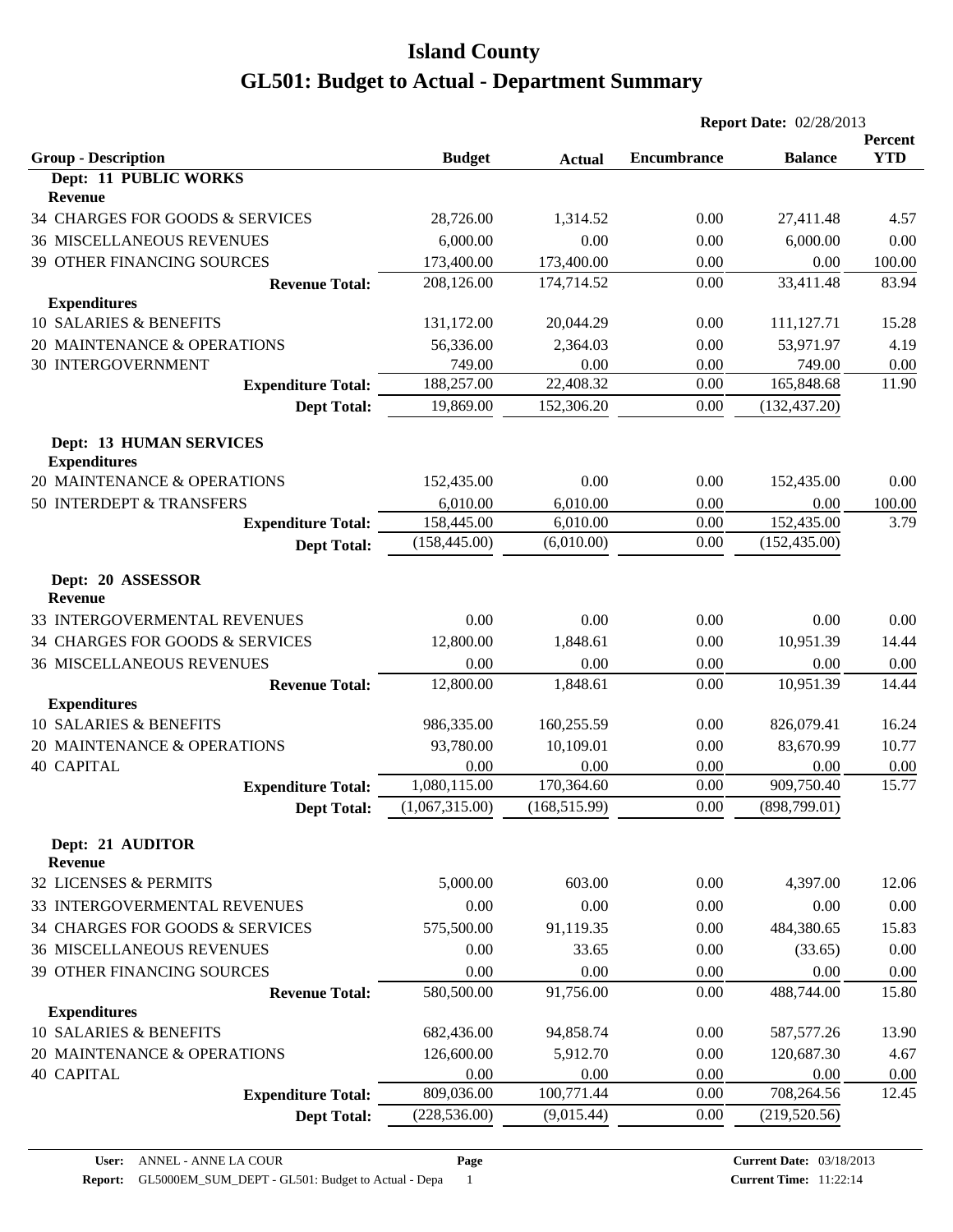|                                              |               |               | <b>Report Date: 02/28/2013</b> |                                 |                       |
|----------------------------------------------|---------------|---------------|--------------------------------|---------------------------------|-----------------------|
| <b>Group - Description</b>                   | <b>Budget</b> | <b>Actual</b> | <b>Encumbrance</b>             | <b>Balance</b>                  | Percent<br><b>YTD</b> |
| Dept: 24 CLERK                               |               |               |                                |                                 |                       |
| Revenue                                      |               |               |                                |                                 |                       |
| 33 INTERGOVERMENTAL REVENUES                 | 75,000.00     | 6,339.76      | 0.00                           | 68,660.24                       | 8.45                  |
| 34 CHARGES FOR GOODS & SERVICES              | 212,000.00    | 41,487.31     | 0.00                           | 170,512.69                      | 19.56                 |
| <b>35 FINES &amp; PENALTIES</b>              | 59,400.00     | 12,557.82     | 0.00                           | 46,842.18                       | 21.14                 |
| <b>36 MISCELLANEOUS REVENUES</b>             | 5,000.00      | 1,563.41      | 0.00                           | 3,436.59                        | 31.26                 |
| <b>38 NONREVENUES</b>                        | 0.00          | 0.00          | 0.00                           | 0.00                            | 0.00                  |
| 39 OTHER FINANCING SOURCES                   | 9,000.00      | 9,000.00      | 0.00                           | 0.00                            | 100.00                |
| <b>Revenue Total:</b>                        | 360,400.00    | 70,948.30     | 0.00                           | 289,451.70                      | 19.68                 |
| <b>Expenditures</b>                          |               |               |                                |                                 |                       |
| 10 SALARIES & BENEFITS                       | 415,757.00    | 65,048.69     | 0.00                           | 350,708.31                      | 15.64                 |
| 20 MAINTENANCE & OPERATIONS                  | 31,500.00     | 3,707.79      | 0.00                           | 27,792.21                       | <u>11.77</u>          |
| <b>Expenditure Total:</b>                    | 447,257.00    | 68,756.48     | 0.00                           | 378,500.52                      | 15.37                 |
| <b>Dept Total:</b>                           | (86, 857.00)  | 2,191.82      | 0.00                           | (89,048.82)                     |                       |
| Dept: 25 COMMISSIONERS<br><b>Revenue</b>     |               |               |                                |                                 |                       |
| 34 CHARGES FOR GOODS & SERVICES              | 500.00        | 22.50         | 0.00                           |                                 |                       |
| <b>Revenue Total:</b>                        | 500.00        | 22.50         | 0.00                           | 477.50<br>477.50                | 4.50<br>4.50          |
| <b>Expenditures</b>                          |               |               |                                |                                 |                       |
| 10 SALARIES & BENEFITS                       | 560,689.00    | 99,613.08     | 0.00                           | 461,075.92                      | 17.76                 |
| 20 MAINTENANCE & OPERATIONS                  | 57,450.00     | 1,623.95      | 0.00                           | 55,826.05                       | 2.82                  |
| <b>Expenditure Total:</b>                    | 618,139.00    | 101,237.03    | 0.00                           | 516,901.97                      | 16.37                 |
| <b>Dept Total:</b>                           | (617, 639.00) | (101, 214.53) | 0.00                           | (516, 424.47)                   |                       |
| <b>Dept: 26 CENTRAL SERVICES</b>             |               |               |                                |                                 |                       |
| <b>Expenditures</b>                          |               |               |                                |                                 |                       |
| 10 SALARIES & BENEFITS                       | 488,037.00    | 81,244.78     | 0.00                           | 406,792.22                      | 16.64                 |
| 20 MAINTENANCE & OPERATIONS                  | 396,600.00    | 8,384.50      | 0.00                           | 388,215.50                      | 2.11                  |
| <b>40 CAPITAL</b>                            | 85,000.00     | 0.00          | 0.00                           | 85,000.00                       | 0.00                  |
| <b>Expenditure Total:</b>                    | 969,637.00    | 89,629.28     | 0.00                           | 880,007.72                      | 9.24                  |
| <b>Dept Total:</b>                           | (969, 637.00) | (89, 629.28)  | 0.00                           | (880,007.72)                    |                       |
| Dept: 27 CORONER<br>Revenue                  |               |               |                                |                                 |                       |
| 33 INTERGOVERMENTAL REVENUES                 | 20,000.00     | 0.00          | 0.00                           | 20,000.00                       | 0.00                  |
| <b>Revenue Total:</b>                        | 20,000.00     | 0.00          | 0.00                           | 20,000.00                       | 0.00                  |
| <b>Expenditures</b>                          |               |               |                                |                                 |                       |
| 10 SALARIES & BENEFITS                       | 159,600.00    | 26,625.30     | 0.00                           | 132,974.70                      | 16.68                 |
| 20 MAINTENANCE & OPERATIONS                  | 82,100.00     | 5,889.83      | 0.00                           | 76,210.17                       | 7.17                  |
| <b>Expenditure Total:</b>                    | 241,700.00    | 32,515.13     | 0.00                           | 209,184.87                      | 13.45                 |
| <b>Dept Total:</b>                           | (221,700.00)  | (32,515.13)   | 0.00                           | (189, 184.87)                   |                       |
| Dept: 28 FACILITIES & MAINTENANCE<br>Revenue |               |               |                                |                                 |                       |
| 34 CHARGES FOR GOODS & SERVICES              | 44,000.00     | 12,621.68     | 0.00                           | 31,378.32                       | 28.68                 |
| <b>36 MISCELLANEOUS REVENUES</b>             | 0.00          | 0.00          | 0.00                           | 0.00                            | 0.00                  |
| 39 OTHER FINANCING SOURCES                   | 0.00          | 0.00          | 0.00                           | 0.00                            | 0.00                  |
| User: ANNEL - ANNE LA COUR                   | Page          |               |                                | <b>Current Date: 03/18/2013</b> |                       |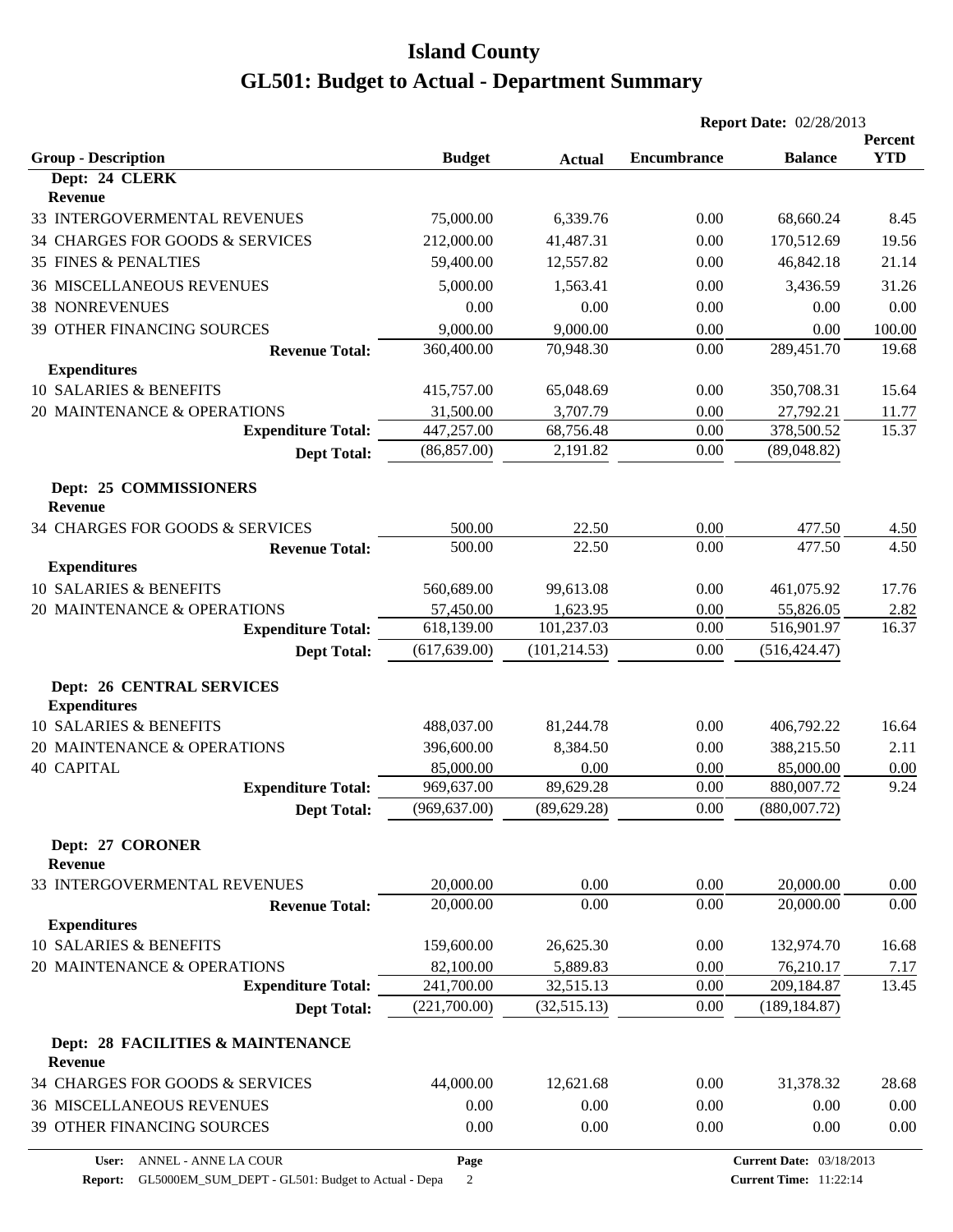|                                                 |                |               |                    | <b>Report Date: 02/28/2013</b> |                       |  |  |
|-------------------------------------------------|----------------|---------------|--------------------|--------------------------------|-----------------------|--|--|
| <b>Group - Description</b>                      | <b>Budget</b>  | <b>Actual</b> | <b>Encumbrance</b> | <b>Balance</b>                 | Percent<br><b>YTD</b> |  |  |
| <b>Revenue Total:</b>                           | 44,000.00      | 12,621.68     | 0.00               | 31,378.32                      | 28.68                 |  |  |
| <b>Expenditures</b>                             |                |               |                    |                                |                       |  |  |
| 10 SALARIES & BENEFITS                          | 621,655.00     | 96,836.69     | 0.00               | 524,818.31                     | 15.57                 |  |  |
| 20 MAINTENANCE & OPERATIONS                     | 419,150.00     | 49,279.80     | 0.00               | 369,870.20                     | 11.75                 |  |  |
| <b>40 CAPITAL</b>                               | 0.00           | 0.00          | 0.00               | 0.00                           | 0.00                  |  |  |
| <b>Expenditure Total:</b>                       | 1,040,805.00   | 146,116.49    | 0.00               | 894,688.51                     | 14.03                 |  |  |
| <b>Dept Total:</b>                              | (996, 805.00)  | (133, 494.81) | 0.00               | (863,310.19)                   |                       |  |  |
| Dept: 29 DISTRICT COURT<br><b>Revenue</b>       |                |               |                    |                                |                       |  |  |
| 33 INTERGOVERMENTAL REVENUES                    | 260,000.00     | 108,798.22    | 0.00               | 151,201.78                     | 41.84                 |  |  |
| 34 CHARGES FOR GOODS & SERVICES                 | 219,500.00     | 40,161.26     | 0.00               | 179,338.74                     | 18.29                 |  |  |
| <b>35 FINES &amp; PENALTIES</b>                 | 423,900.00     | 79,028.05     | 0.00               | 344,871.95                     | 18.64                 |  |  |
| <b>36 MISCELLANEOUS REVENUES</b>                | 16,000.00      | 5,250.52      | 0.00               | 10,749.48                      | 32.81                 |  |  |
| <b>Revenue Total:</b>                           | 919,400.00     | 233,238.05    | 0.00               | 686,161.95                     | 25.36                 |  |  |
| <b>Expenditures</b>                             |                |               |                    |                                |                       |  |  |
| 10 SALARIES & BENEFITS                          | 913,329.00     | 156,006.38    | 0.00               | 757,322.62                     | 17.08                 |  |  |
| 20 MAINTENANCE & OPERATIONS                     | 91,010.00      | 12,818.19     | 0.00               | 78,191.81                      | 14.08                 |  |  |
| <b>Expenditure Total:</b>                       | 1,004,339.00   | 168,824.57    | 0.00               | 835,514.43                     | 16.80                 |  |  |
| <b>Dept Total:</b>                              | (84,939.00)    | 64,413.48     | 0.00               | (149, 352.48)                  |                       |  |  |
| Dept: 36 MISCELLANEOUS<br><b>Revenue</b>        |                |               |                    |                                |                       |  |  |
| 34 CHARGES FOR GOODS & SERVICES                 | 0.00           | 0.00          | 0.00               | 0.00                           | 0.00                  |  |  |
| <b>Revenue Total:</b>                           | 0.00           | 0.00          | 0.00               | 0.00                           | 0.00                  |  |  |
| <b>Expenditures</b>                             |                |               |                    |                                |                       |  |  |
| 10 SALARIES & BENEFITS                          | 51,375.00      | 9,090.96      | 0.00               | 42,284.04                      | 17.69                 |  |  |
| 20 MAINTENANCE & OPERATIONS                     | 119,170.00     | 13,059.81     | 0.00               | 106,110.19                     | 10.95                 |  |  |
| <b>30 INTERGOVERNMENT</b>                       | 70,587.00      | 18,795.00     | 0.00               | 51,792.00                      | 26.62                 |  |  |
| <b>Expenditure Total:</b>                       | 241,132.00     | 40,945.77     | 0.00               | 200,186.23                     | 16.98                 |  |  |
| <b>Dept Total:</b>                              | (241, 132.00)  | (40, 945.77)  | 0.00               | (200, 186.23)                  |                       |  |  |
| Dept: 39 PROSECUTING ATTORNEY<br><b>Revenue</b> |                |               |                    |                                |                       |  |  |
| 33 INTERGOVERMENTAL REVENUES                    | 203,516.00     | 21,839.71     | 0.00               | 181,676.29                     | 10.73                 |  |  |
| 34 CHARGES FOR GOODS & SERVICES                 | 25,500.00      | 5,739.44      | 0.00               | 19,760.56                      | 22.50                 |  |  |
| <b>35 FINES &amp; PENALTIES</b>                 | 400.00         | 369.29        | 0.00               | 30.71                          | 92.32                 |  |  |
| 39 OTHER FINANCING SOURCES                      | 13,000.00      | 13,000.00     | 0.00               | 0.00                           | 100.00                |  |  |
| <b>Revenue Total:</b>                           | 242,416.00     | 40,948.44     | 0.00               | 201,467.56                     | 16.89                 |  |  |
| <b>Expenditures</b>                             |                |               |                    |                                |                       |  |  |
| 10 SALARIES & BENEFITS                          | 1,271,204.00   | 208,999.44    | 0.00               | 1,062,204.56                   | 16.44                 |  |  |
| 20 MAINTENANCE & OPERATIONS                     | 103,368.00     | 11,236.20     | 0.00               | 92,131.80                      | 10.87                 |  |  |
| <b>40 CAPITAL</b>                               | 17,985.00      | 0.00          | 0.00               | 17,985.00                      | 0.00                  |  |  |
| <b>Expenditure Total:</b>                       | 1,392,557.00   | 220, 235.64   | 0.00               | 1,172,321.36                   | 15.81                 |  |  |
| <b>Dept Total:</b>                              | (1,150,141.00) | (179, 287.20) | 0.00               | (970, 853.80)                  |                       |  |  |

#### **Dept: 40 SHERIFF Revenue**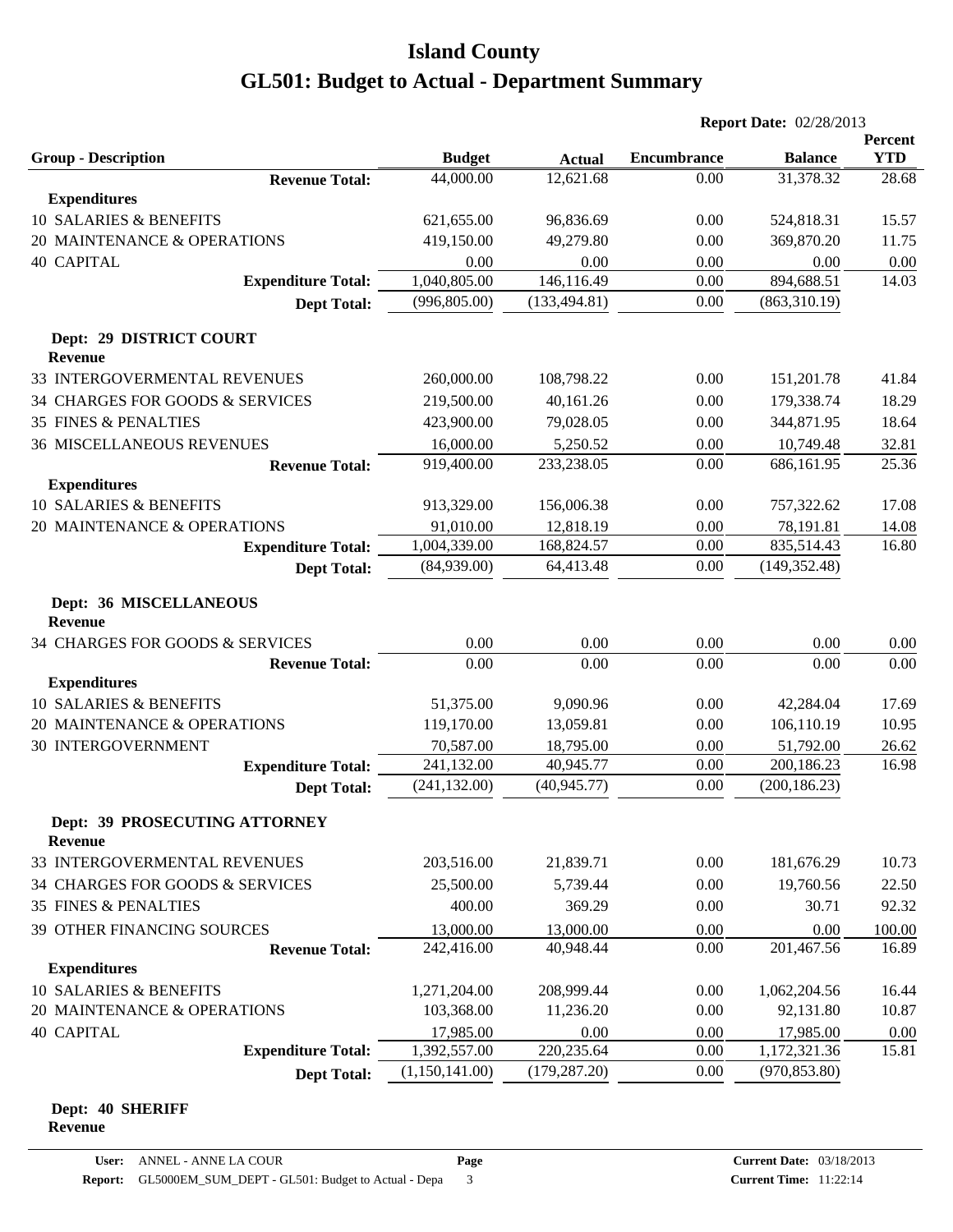|                                             |                                |                             | <b>Report Date: 02/28/2013</b> |                    |                       |
|---------------------------------------------|--------------------------------|-----------------------------|--------------------------------|--------------------|-----------------------|
| <b>Group - Description</b>                  | <b>Budget</b>                  | <b>Actual</b>               | <b>Encumbrance</b>             | <b>Balance</b>     | Percent<br><b>YTD</b> |
| 32 LICENSES & PERMITS                       | 20,000.00                      | 15,349.35                   | 0.00                           | 4,650.65           | 76.74                 |
| 33 INTERGOVERMENTAL REVENUES                | 124,000.00                     | 37,122.65                   | 0.00                           | 86,877.35          | 29.93                 |
| 34 CHARGES FOR GOODS & SERVICES             | 48,500.00                      | 7,215.76                    | 0.00                           | 41,284.24          | 14.87                 |
| <b>35 FINES &amp; PENALTIES</b>             | 0.00                           | 41.65                       | 0.00                           | (41.65)            | 0.00                  |
| <b>36 MISCELLANEOUS REVENUES</b>            | 10,000.00                      | 3,381.81                    | 0.00                           | 6,618.19           | 33.81                 |
| <b>38 NONREVENUES</b>                       | 0.00                           | 1,641.15                    | 0.00                           | (1,641.15)         | 0.00                  |
| <b>39 OTHER FINANCING SOURCES</b>           | 750,000.00                     | 750,000.00                  | 0.00                           | 0.00               | 100.00                |
| <b>Revenue Total:</b>                       | 952,500.00                     | 814,752.37                  | 0.00                           | 137,747.63         | 85.53                 |
| <b>Expenditures</b>                         |                                |                             |                                |                    |                       |
| 10 SALARIES & BENEFITS                      | 5,069,633.00                   | 871,523.44                  | 0.00                           | 4,198,109.56       | 17.19                 |
| 20 MAINTENANCE & OPERATIONS                 | 771,800.00                     | 114,774.81                  | 0.00                           | 657,025.19         | 14.87                 |
| <b>30 INTERGOVERNMENT</b>                   | 583,000.00                     | 145,676.79                  | 0.00                           | 437,323.21         | 24.98                 |
| <b>40 CAPITAL</b>                           | 20,000.00                      | 0.00                        | 0.00                           | 20,000.00          | 0.00                  |
| <b>Expenditure Total:</b>                   | 6,444,433.00                   | 1,131,975.04                | 0.00                           | 5,312,457.96       | 17.56                 |
| <b>Dept Total:</b>                          | (5,491,933.00)                 | (317, 222.67)               | 0.00                           | (5,174,710.33)     |                       |
| Dept: 41 SUPERIOR COURT<br><b>Revenue</b>   |                                |                             |                                |                    |                       |
| 32 LICENSES & PERMITS                       | 20,000.00                      | 1,541.00                    | 0.00                           | 18,459.00          | 7.70                  |
| 33 INTERGOVERMENTAL REVENUES                | 308,913.00                     | 45,260.41                   | 0.00                           | 263,652.59         | 14.65                 |
| 34 CHARGES FOR GOODS & SERVICES             | 18,000.00                      | 2,695.75                    | 0.00                           | 15,304.25          | 14.97                 |
| <b>36 MISCELLANEOUS REVENUES</b>            | 0.00                           | 40.00                       | 0.00                           | (40.00)            | 0.00                  |
| 39 OTHER FINANCING SOURCES                  | 7,000.00                       | 7,000.00                    | 0.00                           | 0.00               | 100.00                |
| <b>Revenue Total:</b>                       | 353,913.00                     | 56,537.16                   | 0.00                           | 297,375.84         | 15.97                 |
| <b>Expenditures</b>                         |                                |                             |                                |                    |                       |
| 10 SALARIES & BENEFITS                      | 907,190.00                     | 123,423.37                  | 0.00                           | 783,766.63         | 13.60                 |
| 20 MAINTENANCE & OPERATIONS                 | 163,689.00                     | 38,020.41                   | 0.00                           | 125,668.59         | 23.22                 |
| 50 INTERDEPT & TRANSFERS                    | 350,000.00                     | 350,000.00                  | 0.00                           | 0.00<br>909,435.22 | 100.00                |
| <b>Expenditure Total:</b>                   | 1,420,879.00<br>(1,066,966.00) | 511,443.78<br>(454, 906.62) | 0.00<br>0.00                   | (612,059.38)       | 35.99                 |
| <b>Dept Total:</b>                          |                                |                             |                                |                    |                       |
| <b>Dept: 42 TREASURER</b><br><b>Revenue</b> |                                |                             |                                |                    |                       |
| 31 TAXES                                    | 75,000.00                      | 12,332.11                   | 0.00                           | 62,667.89          | 16.44                 |
| 34 CHARGES FOR GOODS & SERVICES             | 7,050.00                       | 158.61                      | 0.00                           | 6,891.39           | 2.24                  |
| <b>36 MISCELLANEOUS REVENUES</b>            | 302,000.00                     | 80,508.75                   | 0.00                           | 221,491.25         | 26.65                 |
| <b>Revenue Total:</b>                       | 384,050.00                     | 92,999.47                   | 0.00                           | 291,050.53         | 24.21                 |
| <b>Expenditures</b>                         |                                |                             |                                |                    |                       |
| 10 SALARIES & BENEFITS                      | 422,320.00                     | 70,227.12                   | 0.00                           | 352,092.88         | 16.62                 |
| 20 MAINTENANCE & OPERATIONS                 | 64,700.00                      | 17,069.11                   | 0.00                           | 47,630.89          | 26.38                 |
| 60 DEBT SERVICE                             | 6,000.00                       | 1,305.78                    | 0.00                           | 4,694.22           | 21.76                 |
| <b>Expenditure Total:</b>                   | 493,020.00                     | 88,602.01                   | 0.00                           | 404,417.99         | 17.97                 |
| <b>Dept Total:</b>                          | (108,970.00)                   | 4,397.46                    | 0.00                           | (113, 367.46)      |                       |
| Dept: 47 BUDGET<br><b>Expenditures</b>      |                                |                             |                                |                    |                       |
| 10 SALARIES & BENEFITS                      | 103,825.00                     | 17,177.26                   | 0.00                           | 86,647.74          | 16.54                 |

**Page**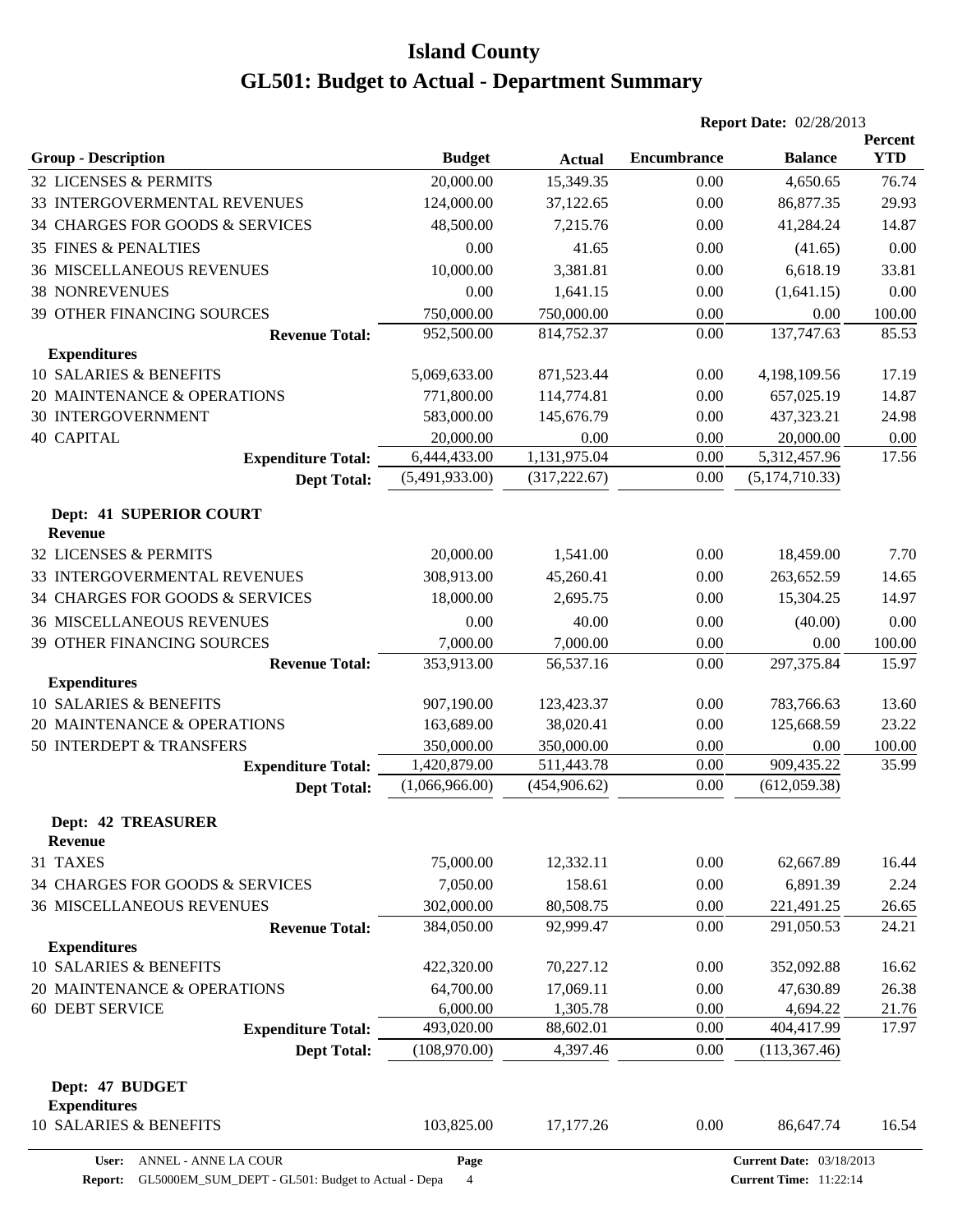|                                                 |               |               | <b>Report Date: 02/28/2013</b> |                |                       |  |
|-------------------------------------------------|---------------|---------------|--------------------------------|----------------|-----------------------|--|
| <b>Group - Description</b>                      | <b>Budget</b> | <b>Actual</b> | <b>Encumbrance</b>             | <b>Balance</b> | Percent<br><b>YTD</b> |  |
| 20 MAINTENANCE & OPERATIONS                     | 12,100.00     | 70.63         | 0.00                           | 12,029.37      | 0.58                  |  |
| <b>Expenditure Total:</b>                       | 115,925.00    | 17,247.89     | 0.00                           | 98,677.11      | 14.87                 |  |
| <b>Dept Total:</b>                              | (115, 925.00) | (17, 247.89)  | 0.00                           | (98, 677.11)   |                       |  |
| Dept: 48 EMERGENCY MANAGEMENT<br><b>Revenue</b> |               |               |                                |                |                       |  |
| 33 INTERGOVERMENTAL REVENUES                    | 257,585.00    | 0.00          | 0.00                           | 257,585.00     | 0.00                  |  |
| <b>Revenue Total:</b>                           | 257,585.00    | 0.00          | 0.00                           | 257,585.00     | 0.00                  |  |
| <b>Expenditures</b>                             |               |               |                                |                |                       |  |
| 10 SALARIES & BENEFITS                          | 52,750.00     | 8,740.72      | 0.00                           | 44,009.28      | 16.57                 |  |
| 20 MAINTENANCE & OPERATIONS                     | 265,935.00    | 3,248.64      | 0.00                           | 262,686.36     | <u>1.22</u>           |  |
| <b>Expenditure Total:</b>                       | 318,685.00    | 11,989.36     | 0.00                           | 306,695.64     | 3.76                  |  |
| <b>Dept Total:</b>                              | (61,100.00)   | (11,989.36)   | 0.00                           | (49, 110.64)   |                       |  |
| Dept: 51 CIVIL SERVICE<br><b>Expenditures</b>   |               |               |                                |                |                       |  |
| 10 SALARIES & BENEFITS                          | 0.00          | 0.00          | 0.00                           | 0.00           | 0.00                  |  |
| 20 MAINTENANCE & OPERATIONS                     | 0.00          | 418.66        | 0.00                           | (418.66)       | 0.00                  |  |
| <b>Expenditure Total:</b>                       | 0.00          | 418.66        | 0.00                           | (418.66)       | 0.00                  |  |
| <b>Dept Total:</b>                              | 0.00          | (418.66)      | 0.00                           | 418.66         |                       |  |
| Dept: 53 PLANNING<br><b>Revenue</b>             |               |               |                                |                |                       |  |
| 32 LICENSES & PERMITS                           | 854,000.00    | 133,188.32    | 0.00                           | 720,811.68     | 15.59                 |  |
| 33 INTERGOVERMENTAL REVENUES                    | 32,188.00     | 22,946.69     | 0.00                           | 9,241.31       | 71.28                 |  |
| 34 CHARGES FOR GOODS & SERVICES                 | 508,425.00    | 62,994.86     | 0.00                           | 445,430.14     | 12.39                 |  |
| <b>36 MISCELLANEOUS REVENUES</b>                | 300.00        | 6.00          | 0.00                           | 294.00         | 2.00                  |  |
| 39 OTHER FINANCING SOURCES                      | 49,000.00     | 49,000.00     | 0.00                           | 0.00           | 100.00                |  |
| <b>Revenue Total:</b>                           | 1,443,913.00  | 268,135.87    | 0.00                           | 1,175,777.13   | 18.57                 |  |
| <b>Expenditures</b>                             |               |               |                                |                |                       |  |
| 10 SALARIES & BENEFITS                          | 1,462,877.00  | 217,676.20    | 0.00                           | 1,245,200.80   | 14.88                 |  |
| 20 MAINTENANCE & OPERATIONS                     | 143,255.00    | 7,957.39      | 0.00                           | 135,297.61     | 5.55                  |  |
| <b>Expenditure Total:</b>                       | 1,606,132.00  | 225,633.59    | 0.00                           | 1,380,498.41   | 14.04                 |  |
| <b>Dept Total:</b>                              | (162, 219.00) | 42,502.28     | 0.00                           | (204, 721.28)  |                       |  |
| Dept: 54 GENERAL SERVICES ADMIN<br>Revenue      |               |               |                                |                |                       |  |
| 31 TAXES                                        | 0.00          | 0.00          | 0.00                           | 0.00           | 0.00                  |  |
| 32 LICENSES & PERMITS                           |               |               |                                | 12,923.00      |                       |  |
|                                                 | 19,625.00     | 6,702.00      | 0.00                           |                | 34.15                 |  |
| 33 INTERGOVERMENTAL REVENUES                    | 52,582.00     | 0.00          | 0.00                           | 52,582.00      | 0.00                  |  |
| 34 CHARGES FOR GOODS & SERVICES                 | 18,875.00     | 2,606.00      | 0.00                           | 16,269.00      | 13.80                 |  |
| <b>35 FINES &amp; PENALTIES</b>                 | 4,000.00      | 245.00        | 0.00                           | 3,755.00       | 6.12                  |  |
| <b>36 MISCELLANEOUS REVENUES</b>                | 3,500.00      | 570.00        | 0.00                           | 2,930.00       | 16.28                 |  |
| <b>Revenue Total:</b><br><b>Expenditures</b>    | 98,582.00     | 10,123.00     | 0.00                           | 88,459.00      | 10.26                 |  |
| 10 SALARIES & BENEFITS                          | 102,146.00    | 22,272.84     | 0.00                           | 79,873.16      | 21.80                 |  |
| 20 MAINTENANCE & OPERATIONS                     | 1,091,259.00  | 130,369.35    | 0.00                           | 960,889.65     | 11.94                 |  |
| 30 INTERGOVERNMENT                              | 10,094.00     | 10.26         | 0.00                           | 10,083.74      | 0.10                  |  |
|                                                 |               |               |                                |                |                       |  |

**Page**

**Report:** GL5000EM\_SUM\_DEPT - GL501: Budget to Actual - Depa 5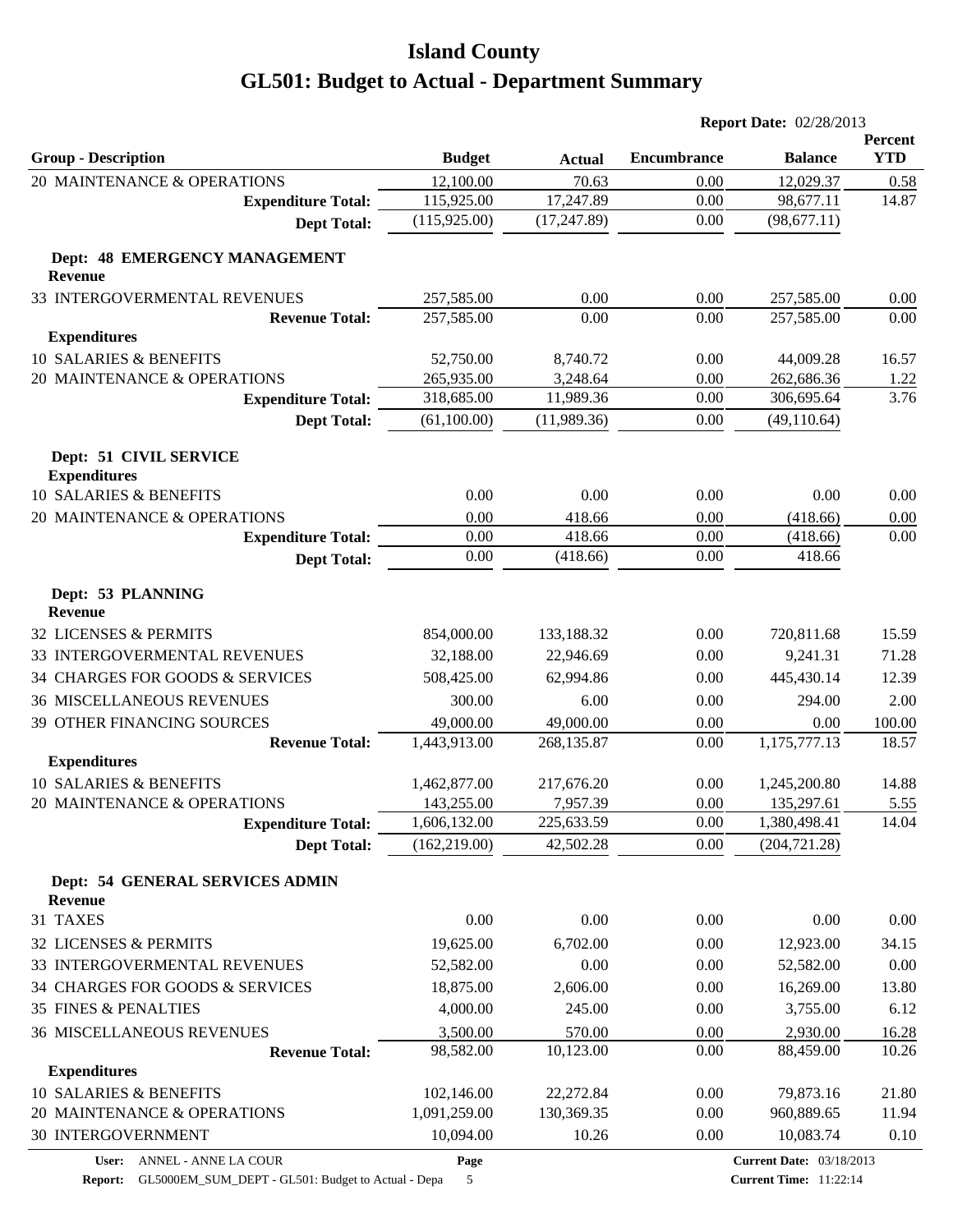|                                                    |                |               | <b>Report Date: 02/28/2013</b> |                |                              |
|----------------------------------------------------|----------------|---------------|--------------------------------|----------------|------------------------------|
| <b>Group - Description</b>                         | <b>Budget</b>  | <b>Actual</b> | <b>Encumbrance</b>             | <b>Balance</b> | <b>Percent</b><br><b>YTD</b> |
| <b>Expenditure Total:</b>                          | 1,203,499.00   | 152,652.45    | 0.00                           | 1,050,846.55   | 12.68                        |
| <b>Dept Total:</b>                                 | (1,104,917.00) | (142, 529.45) | 0.00                           | (962, 387.55)  |                              |
| <b>Dept: 59 HUMAN RESOURCES</b>                    |                |               |                                |                |                              |
| <b>Revenue</b>                                     |                |               |                                |                |                              |
| 34 CHARGES FOR GOODS & SERVICES                    | 0.00           | 0.00          | 0.00                           | 0.00           | 0.00                         |
| <b>36 MISCELLANEOUS REVENUES</b>                   | 0.00           | 0.00          | 0.00                           | 0.00           | 0.00                         |
| <b>Revenue Total:</b>                              | 0.00           | 0.00          | 0.00                           | 0.00           | 0.00                         |
| <b>Expenditures</b>                                |                |               |                                |                |                              |
| <b>10 SALARIES &amp; BENEFITS</b>                  | 222,860.00     | 37,623.63     | 0.00                           | 185,236.37     | 16.88                        |
| 20 MAINTENANCE & OPERATIONS                        | 12,900.00      | 1,783.82      | 0.00                           | 11,116.18      | 13.82                        |
| <b>Expenditure Total:</b>                          | 235,760.00     | 39,407.45     | 0.00                           | 196,352.55     | 16.71                        |
| <b>Dept Total:</b>                                 | (235,760.00)   | (39, 407.45)  | 0.00                           | (196, 352.55)  |                              |
| Dept: 90 x FUND NON-DEPARTMENTAL<br><b>Revenue</b> |                |               |                                |                |                              |
| 30 USE OF FUND BALANCE/RESERVES                    | 180,300.00     | 0.00          | 0.00                           | 180,300.00     | 0.00                         |
| 31 TAXES                                           | 13,220,000.00  | 1,608,634.25  | 0.00                           | 11,611,365.75  | 12.16                        |
| 33 INTERGOVERMENTAL REVENUES                       | 998,000.00     | 114,022.84    | 0.00                           | 883,977.16     | 11.42                        |
| 34 CHARGES FOR GOODS & SERVICES                    | 30,000.00      | 909.73        | 0.00                           | 29,090.27      | 3.03                         |
| <b>36 MISCELLANEOUS REVENUES</b>                   | 65,000.00      | 337.96        | 0.00                           | 64,662.04      | 0.51                         |
| 39 OTHER FINANCING SOURCES                         | 1,355,800.00   | 1,355,800.00  | 0.00                           | 0.00           | 100.00                       |
| <b>Revenue Total:</b>                              | 15,849,100.00  | 3,079,704.78  | 0.00                           | 12,769,395.22  | 19.43                        |
| <b>Expenditures</b>                                |                |               |                                |                |                              |
| 20 MAINTENANCE & OPERATIONS                        | 420,702.00     | 0.00          | 0.00                           | 420,702.00     | 0.00                         |
| 50 INTERDEPT & TRANSFERS                           | 1,277,331.00   | 964,782.36    | 0.00                           | 312,548.64     | 75.53                        |
| <b>Expenditure Total:</b>                          | 1,698,033.00   | 964,782.36    | 0.00                           | 733,250.64     | 56.81                        |
| <b>Dept Total:</b>                                 | 14,151,067.00  | 2,114,922.42  | 0.00                           | 12,036,144.58  |                              |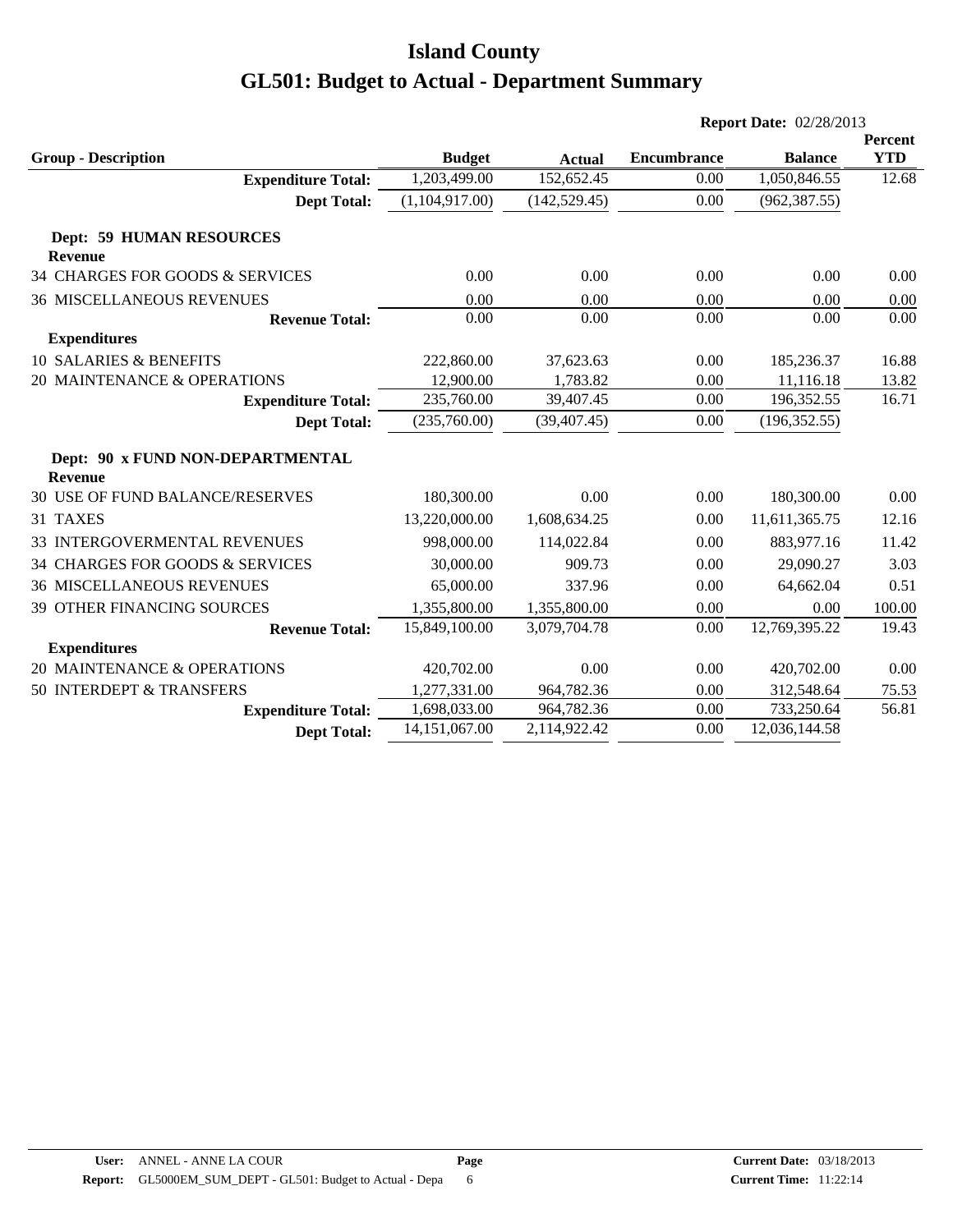|                                                                                                  | <b>Prior Years to Date Actuals</b> |               | 2013<br>Approved | 2013<br><b>Month</b><br>to Date @ | 2013<br>Year to<br>Date @ | 2013<br><b>Encumbered</b><br>Amount @ | 2013<br>Balance @ | <b>Percent</b>                                            |
|--------------------------------------------------------------------------------------------------|------------------------------------|---------------|------------------|-----------------------------------|---------------------------|---------------------------------------|-------------------|-----------------------------------------------------------|
| Object<br><b>Description</b>                                                                     | 2011<br>2012                       |               | <b>Budget</b>    | 02/28/2013                        | 02/28/2013                | 02/28/2013                            | 02/28/2013        | <b>YTD</b>                                                |
| 2% HOTEL/MOTEL PUBLIC FACILITI (124)                                                             |                                    |               |                  |                                   |                           |                                       |                   |                                                           |
| USE OF FUND BALANCE                                                                              | 0.00                               | 0.00          | 0.00             | 0.00                              | 0.00                      | 0.00                                  | 0.00              | 0%                                                        |
| <b>REVENUES</b>                                                                                  | 25,169.41                          | 25,064.10     | 156,700.00       | 22,225.50                         | 27,926.15                 | 0.00                                  | 128,773.85        | 18%                                                       |
| <b>EXPENDITURES</b>                                                                              | (2,764.10)                         | (6,479.81)    | (150,000.00)     | (8,492.83)                        | (8,492.83)                | 0.00                                  | (141, 507.17)     | 6 %                                                       |
| <b>TRANSFERS OUT</b>                                                                             | (4,500.00)                         | (5,100.00)    | (6,700.00)       | 0.00                              | (6,700.00)                | 0.00                                  | 0.00              | 100 %                                                     |
| Net 2% HOTEL/MOTEL PUBLIC FACILITI (124)                                                         | 17,905.31                          | 13,484.29     | 0.00             | 13,732.67                         | 12,733.32                 | 0.00                                  | (12, 733.32)      |                                                           |
| <b>ALCOHOL/SUBSTANCE ABUSE (123)</b>                                                             |                                    |               |                  |                                   |                           |                                       |                   |                                                           |
| USE OF FUND BALANCE                                                                              | 0.00                               | 0.00          | 0.00             | 0.00                              | 0.00                      | 0.00                                  | 0.00              | 0%                                                        |
| <b>REVENUES</b>                                                                                  | 624.84                             | 14,428.22     | 66,000.00        | 6,878.45                          | 9,330.37                  | 0.00                                  | 56,669.63         | 14 %                                                      |
| <b>GRANT REVENUES</b>                                                                            | 1,713.60                           | (33, 286.72)  | 509,980.00       | 31,615.87                         | 31,615.87                 | 0.00                                  | 478,364.13        | 6%                                                        |
| <b>EXPENDITURES</b>                                                                              | (11, 723.50)                       | (84,703.34)   | (575,980.00)     | (47, 440.02)                      | (83,659.48)               | 0.00                                  | (492, 320.52)     | 15 %                                                      |
| <b>TRANSFERS IN</b>                                                                              | 0.00                               | 6,000.00      | 0.00             | 0.00                              | 0.00                      | 0.00                                  | 0.00              | $0\%$                                                     |
| <b>TRANSFERS OUT</b>                                                                             | 0.00                               | (5,000.00)    | 0.00             | 0.00                              | 0.00                      | 0.00                                  | 0.00              | $0\%$                                                     |
| Net ALCOHOL/SUBSTANCE ABUSE (123)                                                                | (9,385.06)                         | (102, 561.84) | 0.00             | (8,945.70)                        | (42, 713.24)              | 0.00                                  | 42,713.24         |                                                           |
| <b>ANTI-PROFITEERING (136)</b>                                                                   |                                    |               |                  |                                   |                           |                                       |                   |                                                           |
| USE OF FUND BALANCE                                                                              | 0.00                               | 0.00          | 0.00             | 0.00                              | 0.00                      | 0.00                                  | 0.00              | 0%                                                        |
| <b>REVENUES</b>                                                                                  | 4.63                               | 2.70          | 0.00             | 1.61                              | 3.49                      | 0.00                                  | (3.49)            | 0%                                                        |
| <b>TRANSFERS OUT</b>                                                                             | 0.00                               | 0.00          | 0.00             | 0.00                              | 0.00                      | 0.00                                  | 0.00              | $0\%$                                                     |
| Net ANTI-PROFITEERING (136)                                                                      | 4.63                               | 2.70          | 0.00             | 1.61                              | 3.49                      | 0.00                                  | (3.49)            |                                                           |
| <b>AUDITOR'S O &amp; M (118)</b>                                                                 |                                    |               |                  |                                   |                           |                                       |                   |                                                           |
| USE OF FUND BALANCE                                                                              | 0.00                               | 0.00          | 13,920.00        | 0.00                              | 0.00                      | 0.00                                  | 13,920.00         | $0\%$                                                     |
| <b>REVENUES</b>                                                                                  | 12,954.80                          | 11,739.60     | 125,000.00       | 7,838.40                          | 14,711.00                 | 0.00                                  | 110,289.00        | 12%                                                       |
| <b>EXPENDITURES</b>                                                                              | (45, 130.45)                       | (54, 883.50)  | (164, 320.00)    | (10,053.55)                       | (49,037.79)               | 0.00                                  | (115, 282.21)     | 30 %                                                      |
| <b>TRANSFERS IN</b>                                                                              | 25,400.00                          | 25,400.00     | 25,400.00        | 0.00                              | 25,400.00                 | 0.00                                  | 0.00              | 100 %                                                     |
| <b>TRANSFERS OUT</b>                                                                             | 0.00                               | 0.00          | 0.00             | 0.00                              | 0.00                      | 0.00                                  | 0.00              | $0\%$                                                     |
| Net AUDITOR'S O & M (118)                                                                        | (6,775.65)                         | (17,743.90)   | 0.00             | (2, 215.15)                       | (8,926.79)                | 0.00                                  | 8,926.79          |                                                           |
| <b>CAPITAL DRAINAGE (321)</b>                                                                    |                                    |               |                  |                                   |                           |                                       |                   |                                                           |
| <b>REVENUES</b>                                                                                  | 0.00                               | 0.00          | 0.00             | 0.00                              | 0.00                      | 0.00                                  | 0.00              | 0%                                                        |
| <b>EXPENDITURES</b>                                                                              | (3,517.35)                         | (17, 402.18)  | (685,000.00)     | (7,717.47)                        | (10, 947.98)              | 0.00                                  | (674, 052.02)     | 2%                                                        |
| <b>TRANSFERS IN</b>                                                                              | 111,000.00                         | 291,500.00    | 715,800.00       | 0.00                              | 220,400.00                | 0.00                                  | 495,400.00        | 31 %                                                      |
| <b>TRANSFERS OUT</b>                                                                             | (16,800.00)                        | (31,500.00)   | (30,800.00)      | 0.00                              | (30,800.00)               | 0.00                                  | 0.00              | 100 %                                                     |
| Net CAPITAL DRAINAGE (321)                                                                       | 90,682.65                          | 242,597.82    | 0.00             | (7,717.47)                        | 178,652.02                | 0.00                                  | (178, 652.02)     |                                                           |
| <b>CASA FUND (131)</b>                                                                           |                                    |               |                  |                                   |                           |                                       |                   |                                                           |
| USE OF FUND BALANCE                                                                              | 0.00                               | 0.00          | 0.00             | 0.00                              | 0.00                      | 0.00                                  | 0.00              | $0\%$                                                     |
| <b>REVENUES</b>                                                                                  | 200.00                             | 0.00          | 0.00             | 341.00                            | 341.00                    | 0.00                                  | (341.00)          | 0%                                                        |
| <b>GRANT REVENUES</b>                                                                            | 4,919.25                           | 0.00          | 60,284.00        | 5,024.00                          | 5,024.00                  | 0.00                                  | 55,260.00         | 8%                                                        |
| <b>EXPENDITURES</b>                                                                              | (15,820.31)                        | (22, 449.50)  | (110, 875.00)    | (9,605.92)                        | (16, 340.40)              | 0.00                                  | (94, 534.60)      | 15 %                                                      |
| <b>TRANSFERS IN</b>                                                                              | 50,591.00                          | 50,591.00     | 50,591.00        | 0.00                              | 50,591.00                 | 0.00                                  | 0.00              | 100 %                                                     |
| User: ANNEL - ANNE LA COUR<br>Report: GL5010EM_FUND - GL535: Multi Year Budget to Actual by Fund |                                    |               | Page<br>1        |                                   |                           |                                       |                   | Current Date: 03/18/2013<br><b>Current Time: 09:23:40</b> |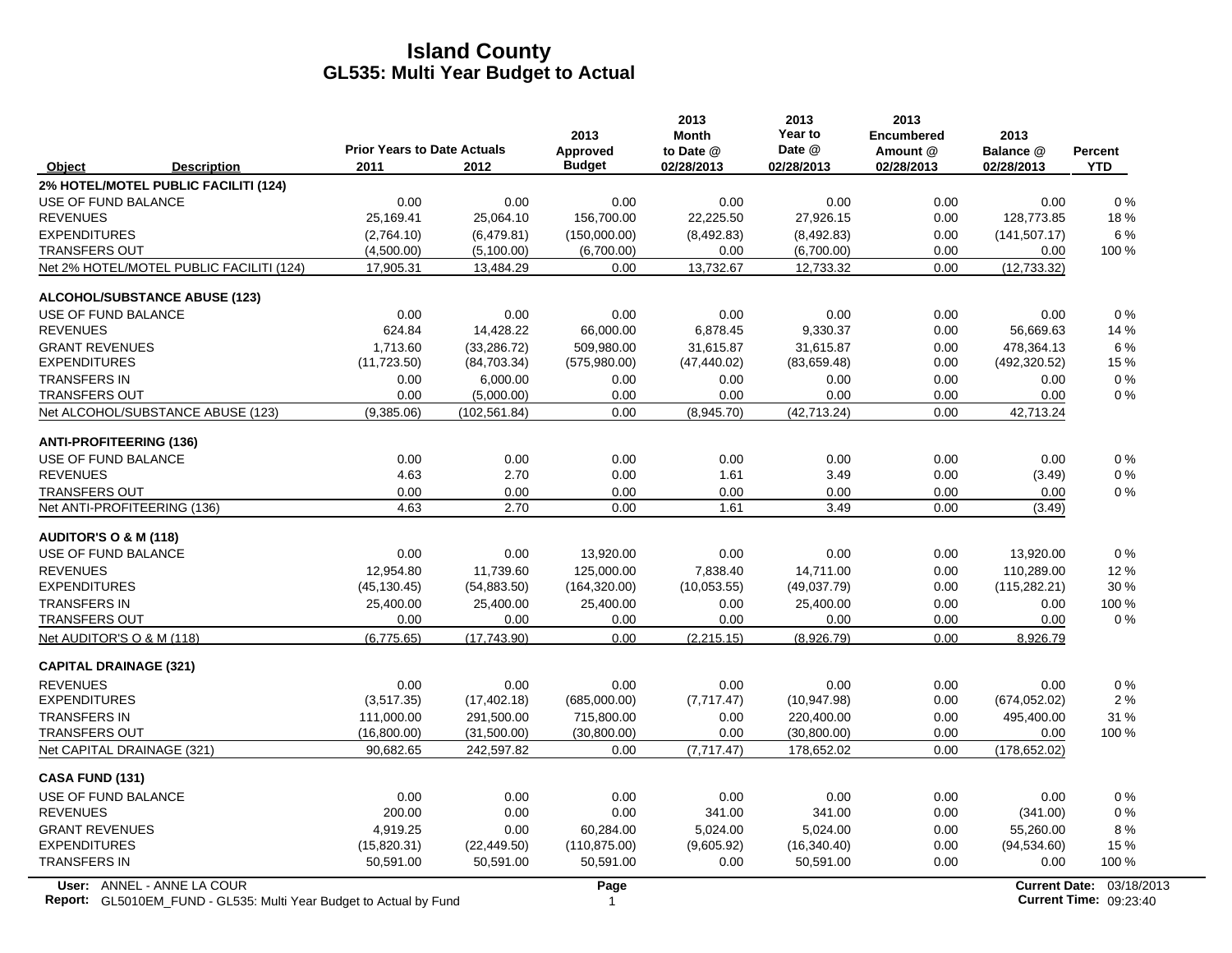|                                             |                                       |                                            |              | 2013                      | 2013<br><b>Month</b>    | 2013<br>Year to      | 2013<br><b>Encumbered</b> | 2013                    |                              |
|---------------------------------------------|---------------------------------------|--------------------------------------------|--------------|---------------------------|-------------------------|----------------------|---------------------------|-------------------------|------------------------------|
| Object                                      | <b>Description</b>                    | <b>Prior Years to Date Actuals</b><br>2011 | 2012         | Approved<br><b>Budget</b> | to Date @<br>02/28/2013 | Date @<br>02/28/2013 | Amount @<br>02/28/2013    | Balance @<br>02/28/2013 | <b>Percent</b><br><b>YTD</b> |
| <b>TRANSFERS OUT</b>                        |                                       | 0.00                                       | 0.00         | 0.00                      | 0.00                    | 0.00                 | 0.00                      | 0.00                    | 0%                           |
| Net CASA FUND (131)                         |                                       | 39,889.94                                  | 28,141.50    | 0.00                      | (4,240.92)              | 39,615.60            | 0.00                      | (39,615.60)             |                              |
| <b>CLEAN WATER UTILITY (154)</b>            |                                       |                                            |              |                           |                         |                      |                           |                         |                              |
| <b>REVENUES</b>                             |                                       | 0.00                                       | 0.00         | 1,535,000.00              | 11,514.06               | 18,147.25            | 0.00                      | 1,516,852.75            | 1%                           |
| <b>GRANT REVENUES</b>                       |                                       | 0.00                                       | 0.00         | 0.00                      | 0.00                    | 0.00                 | 0.00                      | 0.00                    | $0\%$                        |
| <b>EXPENDITURES</b>                         |                                       | 0.00                                       | (44,860.93)  | (1,535,000.00)            | (207.26)                | (326.66)             | 0.00                      | (1,534,673.34)          | $0\%$                        |
| <b>TRANSFERS OUT</b>                        |                                       | 0.00                                       | 0.00         | 0.00                      | 0.00                    | 0.00                 | 0.00                      | 0.00                    | 0%                           |
| Net CLEAN WATER UTILITY (154)               |                                       | 0.00                                       | (44,860.93)  | 0.00                      | 11,306.80               | 17,820.59            | 0.00                      | (17, 820.59)            |                              |
| <b>COMM MENTAL HEALTH FACILITY (148)</b>    |                                       |                                            |              |                           |                         |                      |                           |                         |                              |
| <b>REVENUES</b>                             |                                       | 964.52                                     | 482.26       | 5,790.00                  | 0.00                    | 964.52               | 0.00                      | 4,825.48                | 17%                          |
| <b>EXPENDITURES</b>                         |                                       | (1,892.44)                                 | (847.52)     | (5,790.00)                | (684.00)                | (684.00)             | 0.00                      | (5, 106.00)             | 12 %                         |
| <b>TRANSFERS OUT</b>                        |                                       | 0.00                                       | 0.00         | 0.00                      | 0.00                    | 0.00                 | 0.00                      | 0.00                    | $0\%$                        |
|                                             | Net COMM MENTAL HEALTH FACILITY (148) | (927.92)                                   | (365.26)     | 0.00                      | (684.00)                | 280.52               | 0.00                      | (280.52)                |                              |
| <b>CONSERVATION FUTURES (132)</b>           |                                       |                                            |              |                           |                         |                      |                           |                         |                              |
| USE OF FUND BALANCE                         |                                       | 0.00                                       | 0.00         | 0.00                      | 0.00                    | 0.00                 | 0.00                      | 0.00                    | $0\%$                        |
| <b>REVENUES</b>                             |                                       | 9.782.87                                   | 4.789.82     | 780,100.00                | 4.681.81                | 7.705.23             | 0.00                      | 772,394.77              | 1%                           |
| <b>GRANT REVENUES</b>                       |                                       | 0.00                                       | 31,296.84    | 0.00                      | 0.00                    | 0.00                 | 0.00                      | 0.00                    | $0\%$                        |
| <b>EXPENDITURES</b>                         |                                       | (1,514.99)                                 | (17, 478.47) | (780, 100.00)             | (37,570.78)             | (38,076.79)          | 0.00                      | (742, 023.21)           | 5 %                          |
| <b>TRANSFERS OUT</b>                        |                                       | 0.00                                       | 0.00         | 0.00                      | 0.00                    | 0.00                 | 0.00                      | 0.00                    | $0\%$                        |
| Net CONSERVATION FUTURES (132)              |                                       | 8,267.88                                   | 18,608.19    | 0.00                      | (32,888.97)             | (30, 371.56)         | 0.00                      | 30,371.56               |                              |
| <b>CONSTRUCTION &amp; ACQUISITION (308)</b> |                                       |                                            |              |                           |                         |                      |                           |                         |                              |
| USE OF FUND BALANCE                         |                                       | 0.00                                       | 0.00         | 0.00                      | 0.00                    | 0.00                 | 0.00                      | 0.00                    | $0\%$                        |
| <b>EXPENDITURES</b>                         |                                       | 0.00                                       | 0.00         | 0.00                      | 0.00                    | 0.00                 | 0.00                      | 0.00                    | $0\%$                        |
| <b>TRANSFERS IN</b>                         |                                       | 0.00                                       | 0.00         | 0.00                      | 0.00                    | 0.00                 | 0.00                      | 0.00                    | $0\%$                        |
|                                             | Net CONSTRUCTION & ACQUISITION (308)  | 0.00                                       | 0.00         | 0.00                      | 0.00                    | 0.00                 | 0.00                      | 0.00                    |                              |
| <b>CORNET BAY DOCK (119)</b>                |                                       |                                            |              |                           |                         |                      |                           |                         |                              |
| <b>REVENUES</b>                             |                                       | 8.760.00                                   | 5,150.00     | 21,000.00                 | 2,470.00                | 6.470.00             | 0.00                      | 14,530.00               | 31 %                         |
| <b>EXPENDITURES</b>                         |                                       | (1,017.02)                                 | (1, 113.26)  | (20, 100.00)              | (741.59)                | (1,326.54)           | 0.00                      | (18, 773.46)            | 7%                           |
| <b>TRANSFERS OUT</b>                        |                                       | (700.00)                                   | (700.00)     | (900.00)                  | 0.00                    | (900.00)             | 0.00                      | 0.00                    | 100 %                        |
| Net CORNET BAY DOCK (119)                   |                                       | 7.042.98                                   | 3,336.74     | 0.00                      | 1,728.41                | 4.243.46             | 0.00                      | (4,243.46)              |                              |
| <b>COUNTY FAIR (110)</b>                    |                                       |                                            |              |                           |                         |                      |                           |                         |                              |
| <b>REVENUES</b>                             |                                       | 13,944.60                                  | 1,030.01     | 0.00                      | 0.00                    | 0.00                 | 0.00                      | 0.00                    | $0\%$                        |
| <b>GRANT REVENUES</b>                       |                                       | 0.00                                       | 0.00         | 0.00                      | 0.00                    | 0.00                 | 0.00                      | 0.00                    | $0\%$                        |
| <b>EXPENDITURES</b>                         |                                       | (15, 355.90)                               | (10, 317.88) | 0.00                      | 0.00                    | 0.00                 | 0.00                      | 0.00                    | $0\%$                        |
| <b>TRANSFERS IN</b>                         |                                       | 0.00                                       | 0.00         | 0.00                      | 0.00                    | 0.00                 | 0.00                      | 0.00                    | $0\%$                        |
| <b>TRANSFERS OUT</b>                        |                                       | 0.00                                       | 0.00         | 0.00                      | 0.00                    | 0.00                 | 0.00                      | 0.00                    | 0%                           |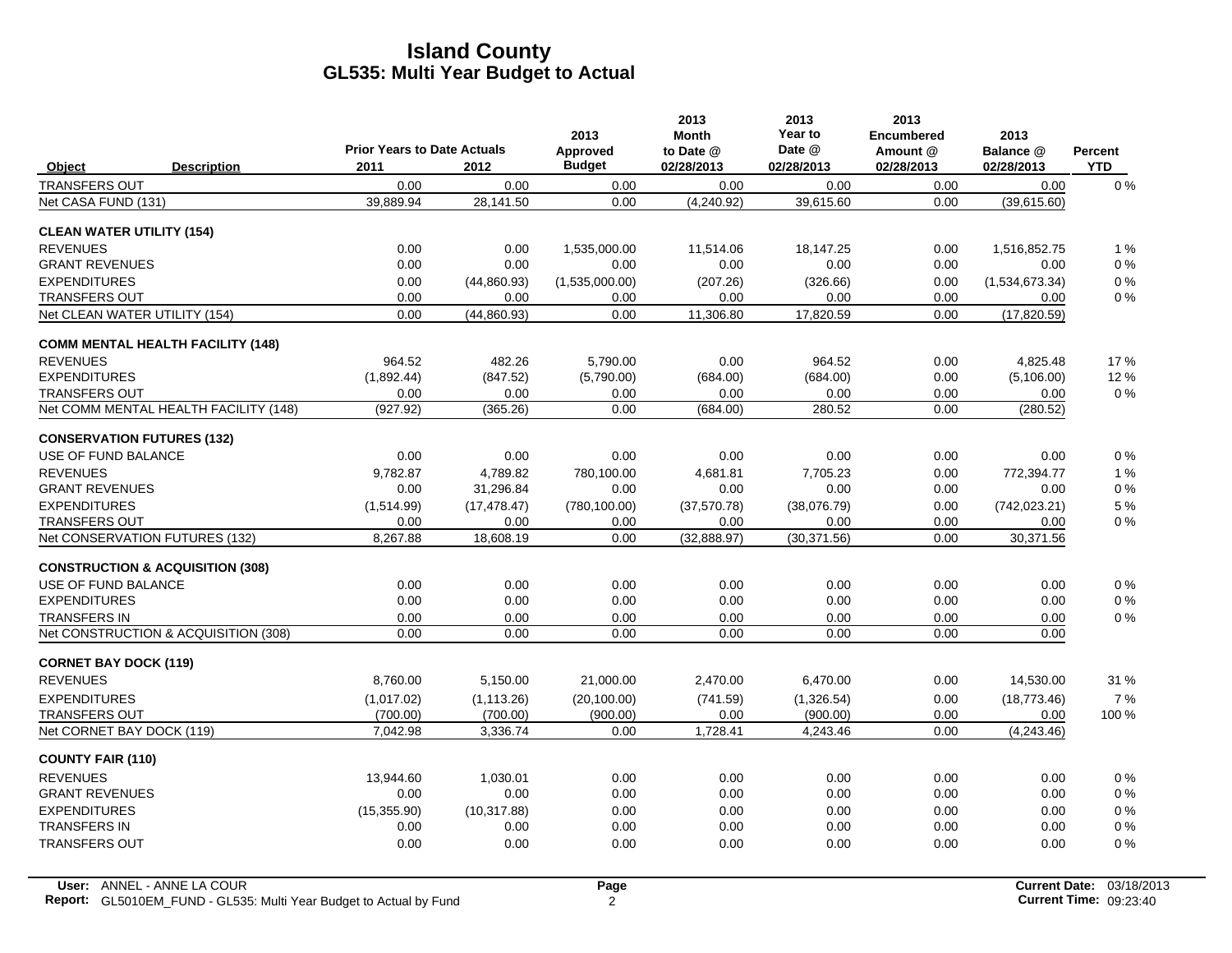|                                               |                                    |                                  | 2013                   | 2013<br><b>Month</b> | 2013<br>Year to                  | 2013<br><b>Encumbered</b> | 2013                          |            |
|-----------------------------------------------|------------------------------------|----------------------------------|------------------------|----------------------|----------------------------------|---------------------------|-------------------------------|------------|
|                                               | <b>Prior Years to Date Actuals</b> |                                  | Approved               | to Date @            | Date @                           | Amount @                  | Balance @                     | Percent    |
| Object<br><b>Description</b>                  | 2011                               | 2012                             | <b>Budget</b>          | 02/28/2013           | 02/28/2013                       | 02/28/2013                | 02/28/2013                    | <b>YTD</b> |
| Net COUNTY FAIR (110)                         | (1,411.30)                         | (9, 287.87)                      | 0.00                   | 0.00                 | 0.00                             | 0.00                      | 0.00                          |            |
| <b>COUNTY LAW LIBRARY (103)</b>               |                                    |                                  |                        |                      |                                  |                           |                               |            |
| USE OF FUND BALANCE                           | 0.00                               | 0.00                             | 0.00                   | 0.00                 | 0.00                             | 0.00                      | 0.00                          | 0%         |
| <b>REVENUES</b>                               | 4,055.68                           | 3,907.70                         | 27,100.00              | 2,067.31             | 3,933.97                         | 0.00                      | 23,166.03                     | 15 %       |
| <b>EXPENDITURES</b>                           | (4,523.83)                         | (4,688.77)                       | (27, 100.00)           | (2,543.49)           | (4, 180.79)                      | 0.00                      | (22, 919.21)                  | 15 %       |
| <b>TRANSFERS OUT</b>                          | 0.00                               | 0.00                             | 0.00                   | 0.00                 | 0.00                             | 0.00                      | 0.00                          | $0\%$      |
| Net COUNTY LAW LIBRARY (103)                  | (468.15)                           | (781.07)                         | 0.00                   | (476.18)             | (246.82)                         | 0.00                      | 246.82                        |            |
| <b>COUNTY ROAD (101)</b>                      |                                    |                                  |                        |                      |                                  |                           |                               |            |
| USE OF FUND BALANCE                           | 0.00                               | 0.00                             | 0.00                   | 0.00                 | 0.00                             | 0.00                      | 0.00                          | 0%         |
| <b>REVENUES</b>                               | 1.159.560.19                       | 1.182.688.12                     | 14.282.800.00          | 553.798.35           | 1.020.198.45                     | 0.00                      | 13.262.601.55                 | 7 %        |
| <b>GRANT REVENUES</b>                         | 386,193.15                         | 84,613.11                        | 2,579,017.00           | 645,511.75           | 663,542.85                       | 0.00                      | 1,915,474.15                  | 26 %       |
| <b>EXPENDITURES</b><br><b>TRANSFERS IN</b>    | (959, 799.63)                      | (1,270,499.80)                   | (14,358,150.00)        | (652, 741.56)        | (1, 192, 936.44)                 | 0.00                      | (13, 165, 213.56)             | 8%         |
|                                               | 0.00                               | 134,000.00                       | 0.00                   | 0.00                 | 0.00                             | 0.00                      | 0.00                          | $0\%$      |
| <b>TRANSFERS OUT</b><br>Net COUNTY ROAD (101) | (1,514,967.00)<br>(929, 013.29)    | (1,618,567.00)<br>(1,487,765.57) | (2.503.667.00)<br>0.00 | 0.00<br>546,568.54   | (1,693,967.00)<br>(1,203,162.14) | 0.00<br>0.00              | (809, 700.00)<br>1,203,162.14 | 68%        |
|                                               |                                    |                                  |                        |                      |                                  |                           |                               |            |
| <b>COURTHOUSE EXPANSION (309)</b>             |                                    |                                  |                        |                      |                                  |                           |                               |            |
| <b>REVENUES</b>                               | 3.47                               | 2.01                             | 0.00                   | 1.20                 | 2.60                             | 0.00                      | (2.60)                        | $0\%$      |
| <b>TRANSFERS OUT</b>                          | 0.00                               | 0.00                             | 0.00                   | 0.00                 | 0.00                             | 0.00                      | 0.00                          | $0\%$      |
| Net COURTHOUSE EXPANSION (309)                | 3.47                               | 2.01                             | 0.00                   | 1.20                 | 2.60                             | 0.00                      | (2.60)                        |            |
| <b>DEVELOPMENTAL DISABILITIES (114)</b>       |                                    |                                  |                        |                      |                                  |                           |                               |            |
| USE OF FUND BALANCE                           | 0.00                               | 0.00                             | 0.00                   | 0.00                 | 0.00                             | 0.00                      | 0.00                          | $0\%$      |
| <b>REVENUES</b>                               | 2.782.56                           | 1,180.58                         | 150.000.00             | 636.54               | 1.361.40                         | 0.00                      | 148.638.60                    | 1%         |
| <b>GRANT REVENUES</b>                         | 0.00                               | 0.00                             | 524,470.00             | 0.00                 | 0.00                             | 0.00                      | 524,470.00                    | $0\%$      |
| <b>EXPENDITURES</b>                           | (55, 225.61)                       | (38, 285.01)                     | (599, 363.00)          | (1,529.54)           | (2,698.24)                       | 0.00                      | (596, 664.76)                 | 0%         |
| <b>TRANSFERS OUT</b>                          | 0.00                               | (58, 486.00)                     | (75, 107.00)           | 0.00                 | (75, 107.00)                     | 0.00                      | 0.00                          | 100 %      |
| Net DEVELOPMENTAL DISABILITIES (114)          | (52, 443.05)                       | (95,590.43)                      | 0.00                   | (893.00)             | (76, 443.84)                     | 0.00                      | 76,443.84                     |            |
| <b>DRUG SEIZURE (133)</b>                     |                                    |                                  |                        |                      |                                  |                           |                               |            |
| USE OF FUND BALANCE                           | 0.00                               | 0.00                             | 0.00                   | 0.00                 | 0.00                             | 0.00                      | 0.00                          | $0\%$      |
| <b>REVENUES</b>                               | 902.00                             | 194.49                           | 10.000.00              | 37.47                | 511.27                           | 0.00                      | 9.488.73                      | 5 %        |
| <b>EXPENDITURES</b>                           | 0.00                               | 0.00                             | (10,000.00)            | 0.00                 | 0.00                             | 0.00                      | (10,000.00)                   | $0\%$      |
| <b>TRANSFERS OUT</b>                          | 0.00                               | 0.00                             | 0.00                   | 0.00                 | 0.00                             | 0.00                      | 0.00                          | $0\%$      |
| Net DRUG SEIZURE (133)                        | 902.00                             | 194.49                           | 0.00                   | 37.47                | 511.27                           | 0.00                      | (511.27)                      |            |
| <b>ELECTION RESERVE (111)</b>                 |                                    |                                  |                        |                      |                                  |                           |                               |            |
| USE OF FUND BALANCE                           | 0.00                               | 0.00                             | 0.00                   | 0.00                 | 0.00                             | 0.00                      | 0.00                          | $0\%$      |
| <b>REVENUES</b>                               | 124.00                             | 2.332.97                         | 203.200.00             | (8, 151.50)          | 7.75                             | 0.00                      | 203.192.25                    | $0\%$      |
| <b>GRANT REVENUES</b>                         | 0.00                               | 0.00                             | 0.00                   | 0.00                 | 0.00                             | 0.00                      | 0.00                          | $0\%$      |
| <b>EXPENDITURES</b>                           | (46,984.06)                        | (77, 546.03)                     | (303, 200.00)          | (17,809.34)          | (81, 678.52)                     | 0.00                      | (221, 521.48)                 | 27 %       |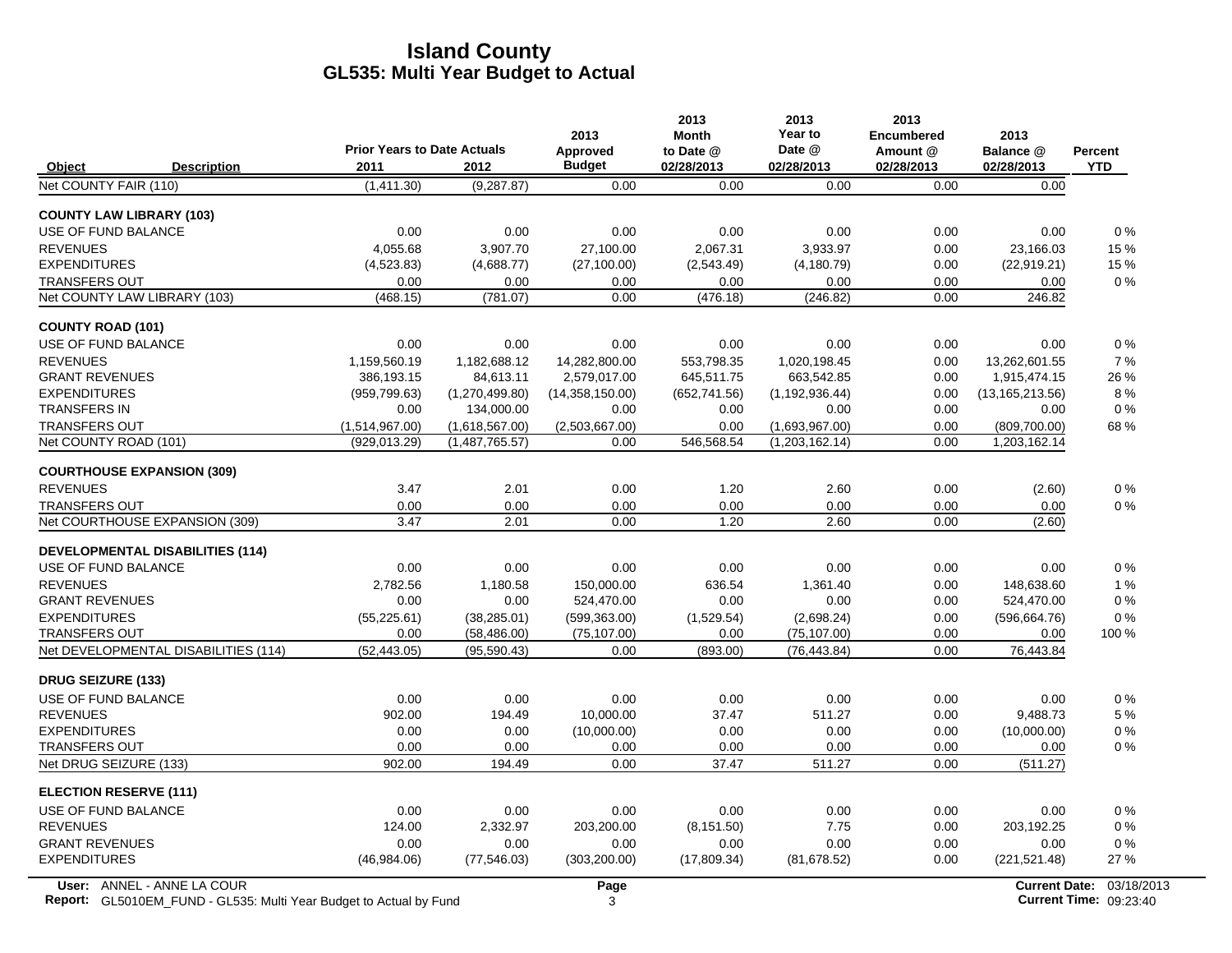|                                        |                                                                           | <b>Prior Years to Date Actuals</b> |             | 2013<br>Approved | 2013<br><b>Month</b><br>to Date @ | 2013<br>Year to<br>Date @ | 2013<br><b>Encumbered</b><br>Amount @ | 2013<br>Balance @    | <b>Percent</b>                |
|----------------------------------------|---------------------------------------------------------------------------|------------------------------------|-------------|------------------|-----------------------------------|---------------------------|---------------------------------------|----------------------|-------------------------------|
| <b>Object</b>                          | <b>Description</b>                                                        | 2011                               | 2012        | <b>Budget</b>    | 02/28/2013                        | 02/28/2013                | 02/28/2013                            | 02/28/2013           | <b>YTD</b>                    |
| <b>TRANSFERS IN</b>                    |                                                                           | 200,000.00                         | 200,000.00  | 100,000.00       | 0.00                              | 100,000.00                | 0.00                                  | 0.00                 | 100 %                         |
| <b>TRANSFERS OUT</b>                   |                                                                           | 0.00                               | 0.00        | 0.00             | 0.00                              | 0.00                      | 0.00                                  | 0.00                 | 0%                            |
| Net ELECTION RESERVE (111)             |                                                                           | 153,139.94                         | 124,786.94  | 0.00             | (25,960.84)                       | 18,329.23                 | 0.00                                  | (18, 329.23)         |                               |
| <b>ENHANCED 911 (140)</b>              |                                                                           |                                    |             |                  |                                   |                           |                                       |                      |                               |
| <b>REVENUES</b>                        |                                                                           | 80,131.91                          | 0.00        | 767,000.00       | 63,978.30                         | 127,691.92                | 0.00                                  | 639,308.08           | 17%                           |
| <b>GRANT REVENUES</b>                  |                                                                           | 0.00                               | 10,585.18   | 0.00             | 2,229.32                          | 2,229.32                  | 0.00                                  | (2,229.32)           | $0\%$                         |
| <b>EXPENDITURES</b>                    |                                                                           | (191, 437.24)                      | (8,368.38)  | (765, 500.00)    | (63,978.30)                       | (127, 691.92)             | 0.00                                  | (637, 808.08)        | 17%                           |
| <b>TRANSFERS OUT</b>                   |                                                                           | (1,500.00)                         | (1,500.00)  | (1,500.00)       | 0.00                              | (1,500.00)                | 0.00                                  | 0.00                 | 100 %                         |
| Net ENHANCED 911 (140)                 |                                                                           | (112, 805.33)                      | 716.80      | 0.00             | 2,229.32                          | 729.32                    | 0.00                                  | (729.32)             |                               |
| <b>EXTENSION SERVICES (160)</b>        |                                                                           |                                    |             |                  |                                   |                           |                                       |                      |                               |
| USE OF FUND BALANCE                    |                                                                           | 0.00                               | 0.00        | 0.00             | 0.00                              | 0.00                      | 0.00                                  | 0.00                 | $0\%$                         |
| <b>REVENUES</b>                        |                                                                           | 75,935.04                          | 792.26      | 140.787.00       | 18.621.16                         | 22,550.47                 | 0.00                                  | 118,236.53           | 16%                           |
| <b>GRANT REVENUES</b>                  |                                                                           | 66,474.18                          | 23,666.32   | 128,906.00       | 0.00                              | 39,072.57                 | 0.00                                  | 89,833.43            | 30 %                          |
| <b>EXPENDITURES</b>                    |                                                                           | (68, 752.07)                       | (43,585.26) | (373, 213.00)    | (28, 889.50)                      | (47,667.82)               | 0.00                                  | (325, 545.18)        | 13%                           |
| <b>TRANSFERS IN</b>                    |                                                                           | 95,950.00                          | 100,133.00  | 103,520.00       | 0.00                              | 103,520.00                | 0.00                                  | 0.00                 | 100 %                         |
| <b>TRANSFERS OUT</b>                   |                                                                           | 0.00                               | 0.00        | 0.00             | 0.00                              | 0.00                      | 0.00                                  | 0.00                 | 0%                            |
| Net EXTENSION SERVICES (160)           |                                                                           | 169,607.15                         | 81,006.32   | 0.00             | (10, 268.34)                      | 117,475.22                | 0.00                                  | (117, 475.22)        |                               |
| <b>FAMILY RES CTR CAMANO (143)</b>     |                                                                           |                                    |             |                  |                                   |                           |                                       |                      |                               |
| USE OF FUND BALANCE                    |                                                                           | 0.00                               | 0.00        | 9,574.00         | 0.00                              | 0.00                      | 0.00                                  | 9,574.00             | 0%                            |
| <b>REVENUES</b>                        |                                                                           | 3,829.00                           | 3,248.01    | 40,572.00        | 1,228.12                          | 3,950.54                  | 0.00                                  | 36,621.46            | 10%                           |
| <b>EXPENDITURES</b>                    |                                                                           | (7,833.06)                         | (9,268.97)  | (50, 146.00)     | (7, 160.26)                       | (8,582.48)                | 0.00                                  | (41, 563.52)         | 17 %                          |
| <b>TRANSFERS OUT</b>                   |                                                                           | 0.00                               | 0.00        | 0.00             | 0.00                              | 0.00                      | 0.00                                  | 0.00                 | 0%                            |
| Net FAMILY RES CTR CAMANO (143)        |                                                                           | (4,004.06)                         | (6,020.96)  | 0.00             | (5,932.14)                        | (4,631.94)                | 0.00                                  | 4,631.94             |                               |
|                                        | <b>FAMILY RES CTR OAK HARBOR (141)</b>                                    |                                    |             |                  |                                   |                           |                                       |                      |                               |
| USE OF FUND BALANCE                    |                                                                           | 0.00                               | 0.00        | 0.00             | 0.00                              | 0.00                      | 0.00                                  | 0.00                 | 0%                            |
| <b>REVENUES</b>                        |                                                                           | 3.400.00                           | 6,013.10    | 55.937.00        | 6.994.08                          | 8.745.56                  | 0.00                                  | 47,191.44            | 16 %                          |
| <b>EXPENDITURES</b>                    |                                                                           | (8, 150.84)                        | (7,694.10)  | (55, 937.00)     | (7,730.26)                        | (7,761.79)                | 0.00                                  | (48, 175.21)         | 14 %                          |
| <b>TRANSFERS OUT</b>                   |                                                                           | 0.00                               | 0.00        | 0.00             | 0.00                              | 0.00                      | 0.00                                  | 0.00                 | $0\%$                         |
|                                        | Net FAMILY RES CTR OAK HARBOR (141)                                       | (4,750.84)                         | (1,681.00)  | 0.00             | (736.18)                          | 983.77                    | 0.00                                  | (983.77)             |                               |
| <b>FAMILY RES CTR SO WHIDBEY (142)</b> |                                                                           |                                    |             |                  |                                   |                           |                                       |                      |                               |
| <b>REVENUES</b>                        |                                                                           | 1,000.00                           | 1,000.00    | 2,400.00         | 0.00                              | 1,000.00                  | 0.00                                  | 1,400.00             | 42 %                          |
| <b>EXPENDITURES</b>                    |                                                                           | (18.00)                            | (18.00)     | (2,400.00)       | (70.66)                           | (88.66)                   | 0.00                                  | (2,311.34)           | 4 %                           |
| <b>TRANSFERS OUT</b>                   |                                                                           | 0.00                               | 0.00        | 0.00             | 0.00                              | 0.00                      | 0.00                                  | 0.00                 | $0\%$                         |
|                                        | Net FAMILY RES CTR SO WHIDBEY (142)                                       | 982.00                             | 982.00      | 0.00             | (70.66)                           | 911.34                    | 0.00                                  | (911.34)             |                               |
| <b>FEDERAL ASSET FORFEITURE (147)</b>  |                                                                           |                                    |             |                  |                                   |                           |                                       |                      |                               |
| USE OF FUND BALANCE                    |                                                                           | 0.00                               | 0.00        | 0.00             | 0.00                              | 0.00                      | 0.00                                  | 0.00                 | 0%                            |
| <b>REVENUES</b>                        |                                                                           | 0.07                               | 0.04        | 5,000.00         | 0.02                              | 0.05                      | 0.00                                  | 4,999.95             | 0%                            |
|                                        | User: ANNEL - ANNE LA COUR                                                |                                    |             | Page             |                                   |                           |                                       | <b>Current Date:</b> | 03/18/2013                    |
|                                        | <b>Report:</b> GL5010EM_FUND - GL535: Multi Year Budget to Actual by Fund |                                    |             | 4                |                                   |                           |                                       |                      | <b>Current Time: 09:23:40</b> |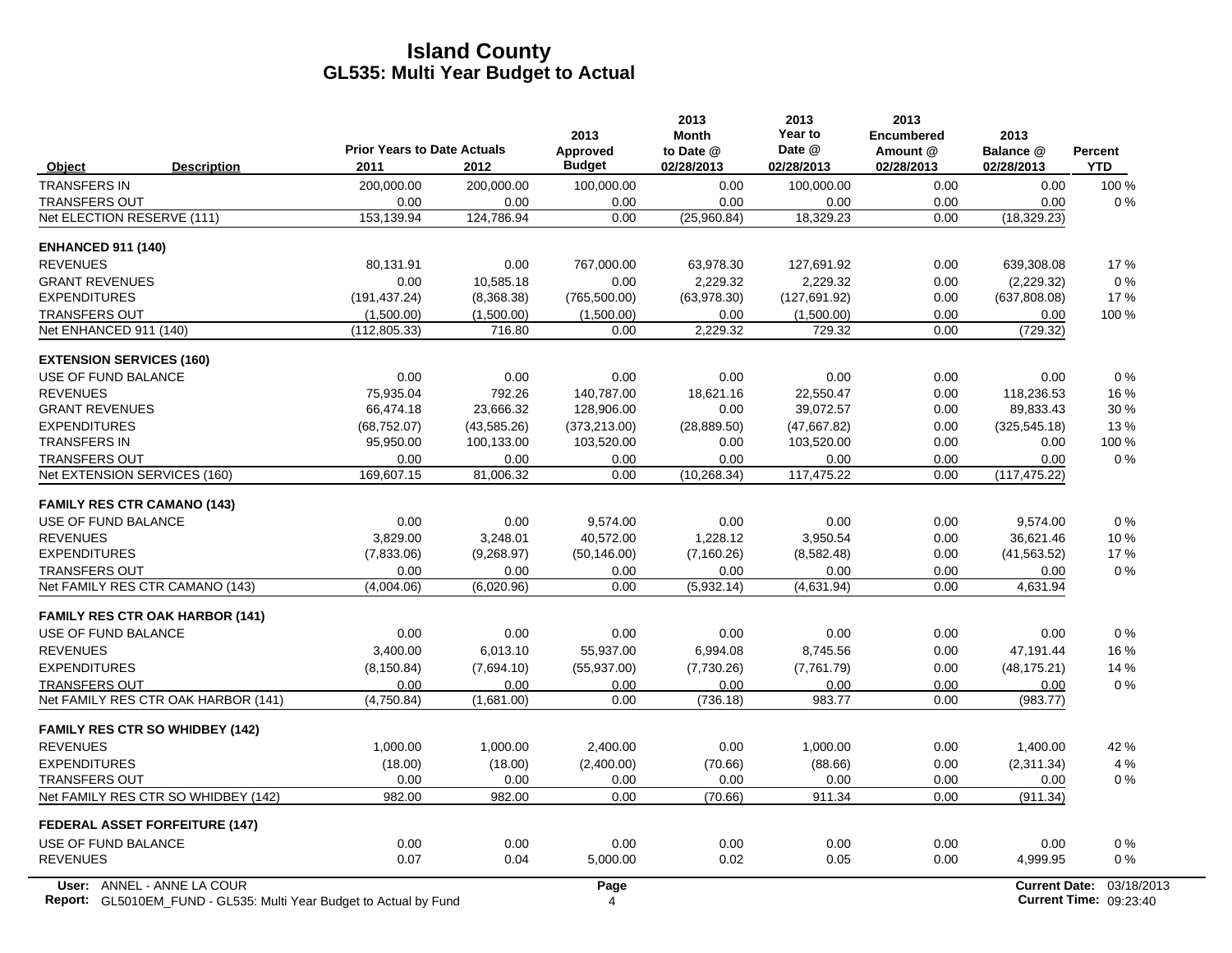|                                           | <b>Prior Years to Date Actuals</b> |              | 2013<br>Approved | 2013<br><b>Month</b><br>to Date @ | 2013<br>Year to<br>Date @ | 2013<br><b>Encumbered</b><br>Amount @ | 2013<br>Balance @    | Percent    |
|-------------------------------------------|------------------------------------|--------------|------------------|-----------------------------------|---------------------------|---------------------------------------|----------------------|------------|
| <b>Description</b><br>Object              | 2011                               | 2012         | <b>Budget</b>    | 02/28/2013                        | 02/28/2013                | 02/28/2013                            | 02/28/2013           | <b>YTD</b> |
| <b>EXPENDITURES</b>                       | (2, 148.00)                        | 0.00         | (5,000.00)       | 0.00                              | 0.00                      | 0.00                                  | (5,000.00)           | 0%         |
| <b>TRANSFERS OUT</b>                      | 0.00                               | 0.00         | 0.00             | 0.00                              | 0.00                      | 0.00                                  | 0.00                 | 0%         |
| Net FEDERAL ASSET FORFEITURE (147)        | (2, 147.93)                        | 0.04         | 0.00             | 0.02                              | 0.05                      | 0.00                                  | (0.05)               |            |
| FIRE PERMIT PROGRAM (115)                 |                                    |              |                  |                                   |                           |                                       |                      |            |
| <b>REVENUES</b>                           | 4,495.08                           | 6,090.85     | 30,200.00        | 2,460.00                          | 22,502.15                 | 0.00                                  | 7,697.85             | 75 %       |
| <b>GRANT REVENUES</b>                     | 0.00                               | 0.00         | 0.00             | 0.00                              | 0.00                      | 0.00                                  | 0.00                 | $0\%$      |
| <b>EXPENDITURES</b>                       | (49.21)                            | (43.01)      | (30, 200.00)     | (80.04)                           | (80.04)                   | 0.00                                  | (30, 119.96)         | 0%         |
| <b>TRANSFERS OUT</b>                      | 0.00                               | 0.00         | 0.00             | 0.00                              | 0.00                      | 0.00                                  | 0.00                 | 0%         |
| Net FIRE PERMIT PROGRAM (115)             | 4,445.87                           | 6,047.84     | 0.00             | 2,379.96                          | 22,422.11                 | 0.00                                  | (22, 422.11)         |            |
| <b>HISTORICAL PRESERVATION FUND (180)</b> |                                    |              |                  |                                   |                           |                                       |                      |            |
| USE OF FUND BALANCE                       | 0.00                               | 0.00         | 0.00             | 0.00                              | 0.00                      | 0.00                                  | 0.00                 | 0%         |
| <b>REVENUES</b>                           | 3,591.00                           | 3,488.00     | 20,000.00        | 2,018.00                          | 4,339.00                  | 0.00                                  | 15,661.00            | 22 %       |
| <b>EXPENDITURES</b>                       | 0.00                               | (3,422.84)   | (8,000.00)       | 0.00                              | 0.00                      | 0.00                                  | (8,000.00)           | 0%         |
| <b>TRANSFERS IN</b>                       | 0.00                               | 0.00         | 0.00             | 0.00                              | 0.00                      | 0.00                                  | 0.00                 | 0%         |
| <b>TRANSFERS OUT</b>                      | (12,000.00)                        | (12,000.00)  | (12,000.00)      | 0.00                              | (12,000.00)               | 0.00                                  | 0.00                 | 100 %      |
| Net HISTORICAL PRESERVATION FUND (180)    | (8,409.00)                         | (11, 934.84) | 0.00             | 2,018.00                          | (7,661.00)                | 0.00                                  | 7,661.00             |            |
| <b>HOMELESS HOUSING (106)</b>             |                                    |              |                  |                                   |                           |                                       |                      |            |
| USE OF FUND BALANCE                       | 0.00                               | 0.00         | 0.00             | 0.00                              | 0.00                      | 0.00                                  | 0.00                 | 0%         |
| <b>REVENUES</b>                           | 65,382.30                          | 64,904.59    | 434,600.00       | 42,730.63                         | 94,062.73                 | 0.00                                  | 340,537.27           | 22 %       |
| <b>GRANT REVENUES</b>                     | 10,149.89                          | 0.00         | 433,876.00       | 18,573.19                         | 25,636.57                 | 0.00                                  | 408,239.43           | 6 %        |
| <b>EXPENDITURES</b>                       | (38, 884.11)                       | (19, 371.30) | (843, 876.00)    | (3,721.96)                        | (4,994.85)                | 0.00                                  | (838, 881.15)        | 1%         |
| <b>TRANSFERS OUT</b>                      | 0.00                               | (32, 230.00) | (24,600.00)      | 0.00                              | (24,600.00)               | 0.00                                  | 0.00                 | 100 %      |
| Net HOMELESS HOUSING (106)                | 36,648.08                          | 13,303.29    | 0.00             | 57,581.86                         | 90,104.45                 | 0.00                                  | (90, 104.45)         |            |
| <b>HUMAN SERVICES FUND (129)</b>          |                                    |              |                  |                                   |                           |                                       |                      |            |
| <b>REVENUES</b>                           | 0.00                               | 0.00         | 0.00             | 0.00                              | 0.00                      | 0.00                                  | 0.00                 | 0%         |
| <b>GRANT REVENUES</b>                     | 0.00                               | 0.00         | 182.484.00       | 13,318.65                         | 23.764.22                 | 0.00                                  | 158,719.78           | 13%        |
| <b>EXPENDITURES</b>                       | 0.00                               | (55, 723.80) | (389, 335.00)    | (45,071.75)                       | (71, 643.57)              | 0.00                                  | (317, 691.43)        | 18%        |
| <b>TRANSFERS IN</b>                       | 0.00                               | 211,625.00   | 206,851.00       | 0.00                              | 206,851.00                | 0.00                                  | 0.00                 | 100 %      |
| Net HUMAN SERVICES FUND (129)             | 0.00                               | 155.901.20   | 0.00             | (31,753.10)                       | 158,971.65                | 0.00                                  | (158, 971.65)        |            |
| <b>JOINT TOURISM PROMOTION (146)</b>      |                                    |              |                  |                                   |                           |                                       |                      |            |
| USE OF FUND BALANCE                       | 0.00                               | 0.00         | 0.00             | 0.00                              | 0.00                      | 0.00                                  | 0.00                 | $0\%$      |
| <b>REVENUES</b>                           | 38.536.68                          | 33.973.61    | 220.000.00       | 21.741.55                         | 36.336.94                 | 0.00                                  | 183.663.06           | 17%        |
| <b>EXPENDITURES</b>                       | (15,613.75)                        | (17,043.66)  | (220,000.00)     | (12, 515.22)                      | (13,300.22)               | 0.00                                  | (206, 699.78)        | 6 %        |
| <b>TRANSFERS OUT</b>                      | 0.00                               | 0.00         | 0.00             | 0.00                              | 0.00                      | 0.00                                  | 0.00                 | 0%         |
| Net JOINT TOURISM PROMOTION (146)         | 22,922.93                          | 16,929.95    | 0.00             | 9,226.33                          | 23,036.72                 | 0.00                                  | (23,036.72)          |            |
| <b>JUVENILE DETENTION CENTER (145)</b>    |                                    |              |                  |                                   |                           |                                       |                      |            |
| USE OF FUND BALANCE                       | 0.00                               | 0.00         | 0.00             | 0.00                              | 0.00                      | 0.00                                  | 0.00                 | 0%         |
| User: ANNEL - ANNE LA COUR                |                                    |              | Page             |                                   |                           |                                       | <b>Current Date:</b> | 03/18/2013 |

Report: GL5010EM\_FUND - GL535: Multi Year Budget to Actual by Fund **Current Time: 5 Actual 2012 12: Actual 201** GL5010EM\_FUND - GL535: Multi Year Budget to Actual by Fund 09:23:40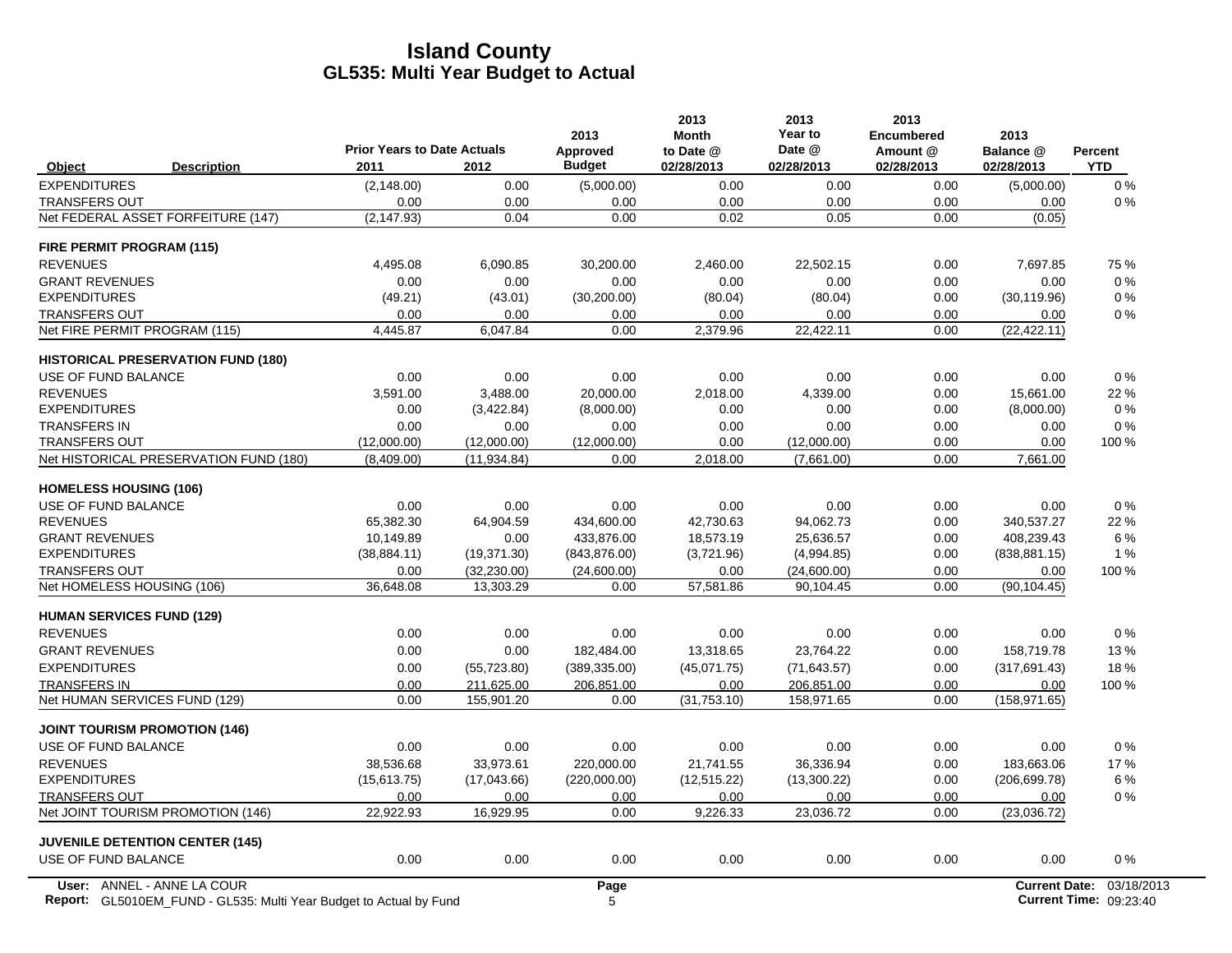|                                                                           | <b>Prior Years to Date Actuals</b> |               | 2013<br>Approved | 2013<br><b>Month</b><br>to Date @ | 2013<br>Year to<br>Date @ | 2013<br><b>Encumbered</b><br>Amount @ | 2013<br>Balance @    | Percent                       |
|---------------------------------------------------------------------------|------------------------------------|---------------|------------------|-----------------------------------|---------------------------|---------------------------------------|----------------------|-------------------------------|
| <b>Description</b><br>Object                                              | 2011                               | 2012          | <b>Budget</b>    | 02/28/2013                        | 02/28/2013                | 02/28/2013                            | 02/28/2013           | <b>YTD</b>                    |
| <b>REVENUES</b>                                                           | 130,822.39                         | 127,642.44    | 719,000.00       | 74,536.65                         | 132,364.19                | 0.00                                  | 586,635.81           | 18%                           |
| <b>GRANT REVENUES</b>                                                     | 1,783.98                           | 0.00          | 8,000.00         | 995.33                            | 1,640.24                  | 0.00                                  | 6,359.76             | 21 %                          |
| <b>EXPENDITURES</b>                                                       | (146, 601.64)                      | (196, 548.11) | (1,030,400.00)   | (112,900.69)                      | (187,068.78)              | 0.00                                  | (843, 331.22)        | 18%                           |
| <b>TRANSFERS IN</b>                                                       | 403,000.00                         | 350.000.00    | 350.000.00       | 0.00                              | 350,000.00                | 0.00                                  | 0.00                 | 100 %                         |
| <b>TRANSFERS OUT</b>                                                      | (45, 400.00)                       | (42,500.00)   | (46,600.00)      | 0.00                              | (46,600.00)               | 0.00                                  | 0.00                 | 100 %                         |
| Net JUVENILE DETENTION CENTER (145)                                       | 343,604.73                         | 238,594.33    | 0.00             | (37, 368.71)                      | 250,335.65                | 0.00                                  | (250, 335.65)        |                               |
| <b>LOW-INCOME HOUSING SURCHARGE (105)</b>                                 |                                    |               |                  |                                   |                           |                                       |                      |                               |
| USE OF FUND BALANCE                                                       | 0.00                               | 0.00          | 0.00             | 0.00                              | 0.00                      | 0.00                                  | 0.00                 | 0%                            |
| <b>REVENUES</b>                                                           | 20,115.23                          | 20,141.92     | 105,421.00       | 8,306.67                          | 23,311.50                 | 0.00                                  | 82,109.50            | 22 %                          |
| <b>EXPENDITURES</b>                                                       | (3,399.21)                         | 0.00          | (101,000.00)     | 0.00                              | 0.00                      | 0.00                                  | (101,000.00)         | $0\%$                         |
| <b>TRANSFERS OUT</b>                                                      | 0.00                               | (13,599.00)   | (4,421.00)       | 0.00                              | (4,421.00)                | 0.00                                  | 0.00                 | 100 %                         |
| Net LOW-INCOME HOUSING SURCHARGE (105)                                    | 16,716.02                          | 6,542.92      | 0.00             | 8,306.67                          | 18,890.50                 | 0.00                                  | (18,890.50)          |                               |
| <b>MENTAL HEALTH (113)</b>                                                |                                    |               |                  |                                   |                           |                                       |                      |                               |
| USE OF FUND BALANCE                                                       | 0.00                               | 0.00          | 0.00             | 0.00                              | 0.00                      | 0.00                                  | 0.00                 | $0\%$                         |
| <b>REVENUES</b>                                                           | 2,782.56                           | 1,180.58      | 275,490.00       | 636.54                            | 1,361.40                  | 0.00                                  | 274,128.60           | $0\%$                         |
| <b>GRANT REVENUES</b>                                                     | 0.00                               | (109.69)      | 0.00             | 4,402.95                          | 8,805.72                  | 0.00                                  | (8,805.72)           | 0%                            |
| <b>EXPENDITURES</b>                                                       | (42,719.08)                        | (39,701.91)   | (253,710.00)     | (15, 397.13)                      | (32,828.70)               | 0.00                                  | (220, 881.30)        | 13%                           |
| <b>TRANSFERS OUT</b>                                                      | 0.00                               | (26,058.00)   | (21,780.00)      | 0.00                              | (21,780.00)               | 0.00                                  | 0.00                 | 100 %                         |
| Net MENTAL HEALTH (113)                                                   | (39, 936.52)                       | (64, 689.02)  | 0.00             | (10, 357.64)                      | (44, 441.58)              | 0.00                                  | 44,441.58            |                               |
| <b>MH THERAPEUTIC COURT SALES TAX (126)</b>                               |                                    |               |                  |                                   |                           |                                       |                      |                               |
| USE OF FUND BALANCE                                                       | 0.00                               | 0.00          | 333,623.00       | 0.00                              | 0.00                      | 0.00                                  | 333,623.00           | $0\%$                         |
| <b>REVENUES</b>                                                           | 129,897.75                         | 127,447.98    | 717.000.00       | 74,437.60                         | 132,217.15                | 0.00                                  | 584,782.85           | 18%                           |
| <b>GRANT REVENUES</b>                                                     | 0.00                               | 0.00          | 28,333.00        | 3,031.06                          | 3,031.06                  | 0.00                                  | 25,301.94            | 11 %                          |
| <b>EXPENDITURES</b>                                                       | (86, 548.52)                       | (110, 898.97) | (938, 220.00)    | (78, 240.61)                      | (133, 245.26)             | 0.00                                  | (804, 974.74)        | 14 %                          |
| <b>TRANSFERS IN</b>                                                       | 0.00                               | 0.00          | 0.00             | 0.00                              | 0.00                      | 0.00                                  | 0.00                 | $0\%$                         |
| <b>TRANSFERS OUT</b>                                                      | (50, 100.00)                       | (115, 390.00) | (140, 736.00)    | 0.00                              | (140, 736.00)             | 0.00                                  | 0.00                 | 100 %                         |
| Net MH THERAPEUTIC COURT SALES TAX (126)                                  | (6,750.77)                         | (98, 840.99)  | 0.00             | (771.95)                          | (138, 733.05)             | 0.00                                  | 138,733.05           |                               |
| <b>NATURAL RESOURCES FUND (165)</b>                                       |                                    |               |                  |                                   |                           |                                       |                      |                               |
| <b>REVENUES</b>                                                           | 0.00                               | 0.00          | 0.00             | 0.00                              | 0.00                      | 0.00                                  | 0.00                 | 0%                            |
| <b>GRANT REVENUES</b>                                                     | 0.00                               | 0.00          | 0.00             | 0.00                              | 0.00                      | 0.00                                  | 0.00                 | $0\%$                         |
| <b>EXPENDITURES</b>                                                       | 0.00                               | 0.00          | 0.00             | (30, 852.75)                      | (49,599.00)               | 0.00                                  | 49,599.00            | $0\%$                         |
| <b>TRANSFERS IN</b>                                                       | 0.00                               | 0.00          | 0.00             | 0.00                              | 0.00                      | 0.00                                  | 0.00                 | 0%                            |
| Net NATURAL RESOURCES FUND (165)                                          | 0.00                               | 0.00          | 0.00             | (30, 852.75)                      | (49, 599.00)              | 0.00                                  | 49,599.00            |                               |
| PATHS & TRAILS (137)                                                      |                                    |               |                  |                                   |                           |                                       |                      |                               |
| <b>REVENUES</b>                                                           | 0.00                               | 0.00          | 0.00             | 0.00                              | 0.00                      | 0.00                                  | 0.00                 | $0\%$                         |
| <b>GRANT REVENUES</b>                                                     | 0.00                               | 82,193.74     | 340,000.00       | 0.00                              | 0.00                      | 0.00                                  | 340,000.00           | 0%                            |
| <b>EXPENDITURES</b>                                                       | (1,475.48)                         | (7,958.33)    | (654, 300.00)    | 0.00                              | (359.09)                  | 0.00                                  | (653,940.91)         | $0\%$                         |
| <b>TRANSFERS IN</b>                                                       | 0.00                               | 0.00          | 314,300.00       | 0.00                              | 0.00                      | 0.00                                  | 314,300.00           | $0\%$                         |
| User: ANNEL - ANNE LA COUR                                                |                                    |               | Page             |                                   |                           |                                       | <b>Current Date:</b> | 03/18/2013                    |
| <b>Report:</b> GL5010EM_FUND - GL535: Multi Year Budget to Actual by Fund |                                    |               | 6                |                                   |                           |                                       |                      | <b>Current Time: 09:23:40</b> |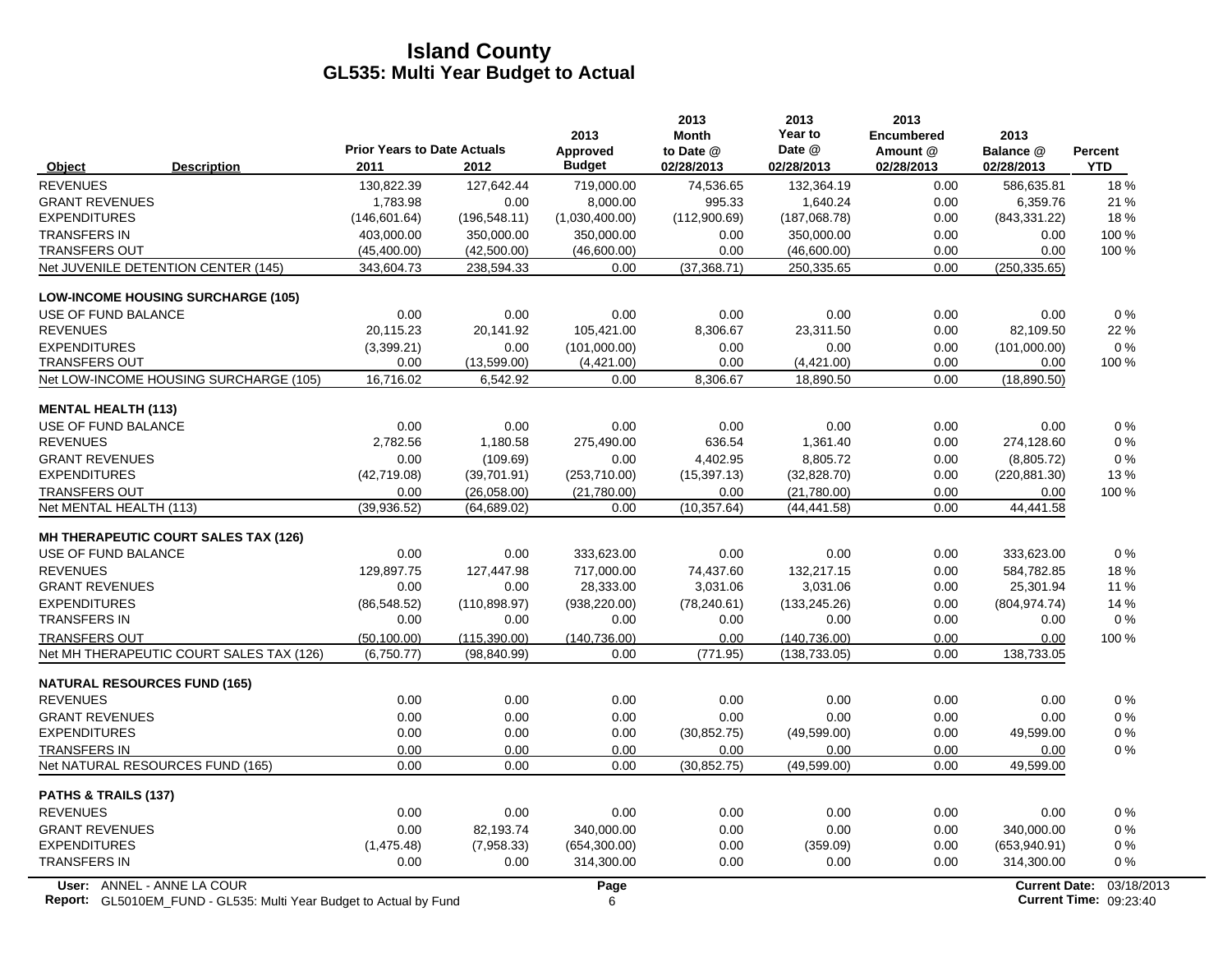|                                                                                                  | <b>Prior Years to Date Actuals</b> |               | 2013<br>Approved       | 2013<br><b>Month</b><br>to Date @ | 2013<br>Year to<br>Date @ | 2013<br>Encumbered<br>Amount @ | 2013<br>Balance @    | <b>Percent</b>                              |
|--------------------------------------------------------------------------------------------------|------------------------------------|---------------|------------------------|-----------------------------------|---------------------------|--------------------------------|----------------------|---------------------------------------------|
| <b>Description</b><br><b>Object</b>                                                              | 2011                               | 2012          | <b>Budget</b>          | 02/28/2013                        | 02/28/2013                | 02/28/2013                     | 02/28/2013           | <b>YTD</b>                                  |
| <b>TRANSFERS OUT</b>                                                                             | 0.00                               | 0.00          | 0.00                   | 0.00                              | 0.00                      | 0.00                           | 0.00                 | $0\%$                                       |
| Net PATHS & TRAILS (137)                                                                         | (1,475.48)                         | 74,235.41     | 0.00                   | 0.00                              | (359.09)                  | 0.00                           | 359.09               |                                             |
| <b>PUBLIC HEALTH POOLING (104)</b>                                                               |                                    |               |                        |                                   |                           |                                |                      |                                             |
| USE OF FUND BALANCE                                                                              | 0.00                               | 0.00          | 0.00                   | 0.00                              | 0.00                      | 0.00                           | 0.00                 | $0\%$                                       |
| <b>REVENUES</b>                                                                                  | 226,668.57                         | 165,192.60    | 1,277,931.00           | 58,323.25                         | 284,884.04                | 0.00                           | 993,046.96           | 22 %                                        |
| <b>GRANT REVENUES</b>                                                                            | 138,717.98                         | 37,957.00     | 1,029,359.00           | (3,618.84)                        | 106,819.24                | 0.00                           | 922,539.76           | 10%                                         |
| <b>EXPENDITURES</b>                                                                              | (403, 170.53)                      | (439, 028.27) | (2,483,160.74)         | (246, 794.94)                     | (417,089.74)              | 0.00                           | (2,066,071.00)       | 17%                                         |
| <b>TRANSFERS IN</b>                                                                              | 409,400.00                         | 293.237.00    | 293,237.00             | 0.00                              | 293,237.00                | 0.00                           | 0.00                 | 100 %                                       |
| <b>TRANSFERS OUT</b>                                                                             | (114, 267.00)                      | (101,067.00)  | (117, 367.00)          | 0.00                              | (117, 367.00)             | 0.00                           | 0.00                 | 100 %                                       |
| Net PUBLIC HEALTH POOLING (104)                                                                  | 257,349.02                         | (43,708.67)   | (0.74)                 | (192,090.53)                      | 150,483.54                | 0.00                           | (150, 484.28)        |                                             |
| <b>PUBLIC WORKS (139)</b>                                                                        |                                    |               |                        |                                   |                           |                                |                      |                                             |
| USE OF FUND BALANCE                                                                              | 0.00                               | 0.00          | 11,275.00              | 0.00                              | 0.00                      | 0.00                           | 11,275.00            | 0%                                          |
| <b>REVENUES</b>                                                                                  | 0.00                               | 0.00          | 50,000.00              | 0.00                              | 0.00                      | 0.00                           | 50,000.00            | $0\%$                                       |
| <b>EXPENDITURES</b>                                                                              | (68, 917.95)                       | (78, 249.10)  | (465, 275.00)          | (42, 496.25)                      | (77,908.21)               | 0.00                           | (387, 366.79)        | 17%                                         |
| <b>TRANSFERS IN</b>                                                                              | 431,600.00                         | 405,000.00    | 404,000.00             | 0.00                              | 404,000.00                | 0.00                           | 0.00                 | 100 %                                       |
| <b>TRANSFERS OUT</b>                                                                             | 0.00                               | 0.00          | 0.00                   | 0.00                              | 0.00                      | 0.00                           | 0.00                 | 0%                                          |
| Net PUBLIC WORKS (139)                                                                           | 362,682.05                         | 326,750.90    | 0.00                   | (42, 496.25)                      | 326,091.79                | 0.00                           | (326,091.79)         |                                             |
| <b>REET 1 CAPITAL IMPROVEMENTS (134)</b>                                                         |                                    |               |                        |                                   |                           |                                |                      |                                             |
| USE OF FUND BALANCE                                                                              | 0.00                               | 0.00          | 304,500.00             | 0.00                              | 0.00                      | 0.00                           | 304,500.00           | $0\%$                                       |
| <b>REVENUES</b>                                                                                  | 76,737.88                          | 50,143.18     | 600,000.00             | 50,124.75                         | 100,085.77                | 0.00                           | 499,914.23           | 17%                                         |
| <b>EXPENDITURES</b>                                                                              | (16, 427.32)                       | (91.59)       | (806, 500.00)          | (352.22)                          | (30,632.62)               | 0.00                           | (775, 867.38)        | 4 %                                         |
| <b>TRANSFERS IN</b>                                                                              | 0.00                               | 0.00          | 0.00                   | 0.00                              | 0.00                      | 0.00                           | 0.00                 | 0%                                          |
| <b>TRANSFERS OUT</b>                                                                             | (49,300.00)                        | (179,000.00)  | (98,000.00)            | 0.00                              | (98,000.00)               | 0.00                           | 0.00                 | 100 %                                       |
| Net REET 1 CAPITAL IMPROVEMENTS (134)                                                            | 11,010.56                          | (128, 948.41) | 0.00                   | 49,772.53                         | (28, 546.85)              | 0.00                           | 28,546.85            |                                             |
| <b>REET 2 CAPITAL FACILITIES (135)</b>                                                           |                                    |               |                        |                                   |                           |                                |                      |                                             |
| USE OF FUND BALANCE                                                                              | 0.00                               | 0.00          | 493,655.00             | 0.00                              | 0.00                      | 0.00                           | 493,655.00           | 0%                                          |
| <b>REVENUES</b>                                                                                  | 76,737.88                          | 50,143.18     | 600,000.00             | 50,124.75                         | 100,085.77                | 0.00                           | 499,914.23           | 17%                                         |
| <b>GRANT REVENUES</b>                                                                            | 0.00                               | 0.00          | 0.00                   | 0.00                              | 0.00                      | 0.00                           | 0.00                 | $0\%$                                       |
| <b>EXPENDITURES</b>                                                                              | (3,435.58)                         | (76.85)       | (636, 500.00)          | (150.00)                          | (150.00)                  | 0.00                           | (636, 350.00)        | $0\%$                                       |
| TRANSFERS IN                                                                                     | 0.00                               | 0.00          | 0.00                   | 0.00                              | 0.00                      | 0.00                           | 0.00                 | $0\%$                                       |
| <b>TRANSFERS OUT</b>                                                                             | (186, 230.00)                      | (530, 720.00) | (457, 155.00)          | 0.00                              | (457, 155.00)             | 0.00                           | 0.00                 | 100 %                                       |
| Net REET 2 CAPITAL FACILITIES (135)                                                              | (112, 927.70)                      | (480, 653.67) | 0.00                   | 49,974.75                         | (357, 219.23)             | 0.00                           | 357,219.23           |                                             |
| <b>REET ELECTRONIC TECHNOLOGY (150)</b>                                                          |                                    |               |                        |                                   |                           |                                |                      |                                             |
| USE OF FUND BALANCE                                                                              | 0.00                               | 0.00          | 5,100.00               | 0.00                              | 0.00                      | 0.00                           | 5,100.00             | $0\%$                                       |
| <b>REVENUES</b>                                                                                  | 0.00                               | 0.00          | 0.00                   | 0.00                              | 0.00                      | 0.00                           | 0.00                 | $0\%$                                       |
| <b>GRANT REVENUES</b>                                                                            | 0.00                               | 0.00          | 0.00                   | 0.00                              | 0.00                      | 0.00                           | 0.00                 | 0%                                          |
| <b>EXPENDITURES</b>                                                                              | 0.00                               | 0.00          | (5,100.00)             | 0.00                              | 0.00                      | 0.00                           | (5,100.00)           | $0\%$                                       |
| <b>TRANSFERS OUT</b>                                                                             | 0.00                               | 0.00          | 0.00                   | 0.00                              | 0.00                      | 0.00                           | 0.00                 | $0\%$                                       |
| User: ANNEL - ANNE LA COUR<br>Report: GL5010EM_FUND - GL535: Multi Year Budget to Actual by Fund |                                    |               | Page<br>$\overline{7}$ |                                   |                           |                                | <b>Current Date:</b> | 03/18/2013<br><b>Current Time: 09:23:40</b> |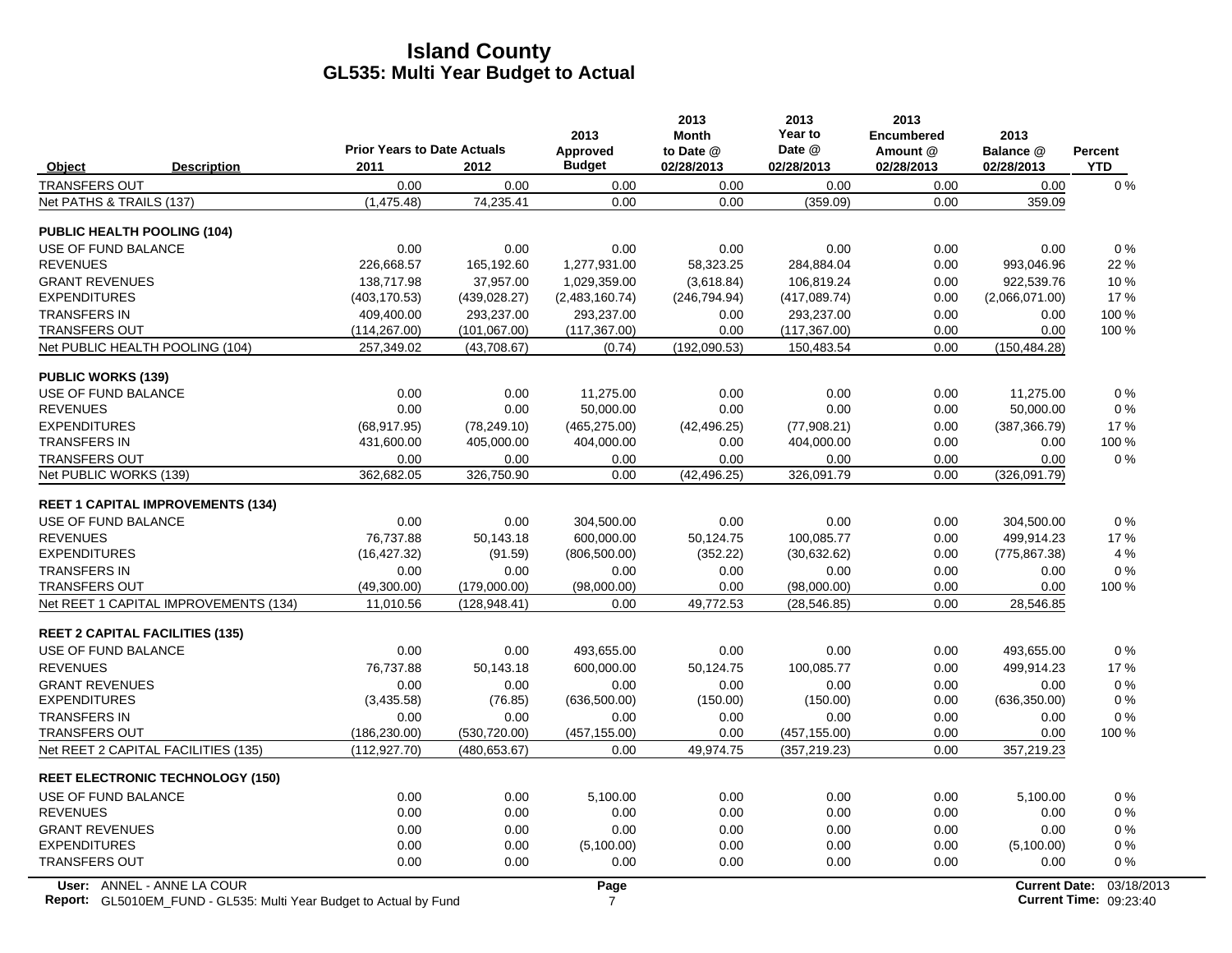|                                       |                                                | <b>Prior Years to Date Actuals</b> |              | 2013                      | 2013<br><b>Month</b>    | 2013<br>Year to<br>Date @ | 2013<br><b>Encumbered</b> | 2013                    |                       |
|---------------------------------------|------------------------------------------------|------------------------------------|--------------|---------------------------|-------------------------|---------------------------|---------------------------|-------------------------|-----------------------|
| <b>Object</b>                         | <b>Description</b>                             | 2011                               | 2012         | Approved<br><b>Budget</b> | to Date @<br>02/28/2013 | 02/28/2013                | Amount @<br>02/28/2013    | Balance @<br>02/28/2013 | Percent<br><b>YTD</b> |
|                                       | Net REET ELECTRONIC TECHNOLOGY (150)           | 0.00                               | 0.00         | 0.00                      | 0.00                    | 0.00                      | 0.00                      | 0.00                    |                       |
| <b>RURAL COUNTY SALES TAX (121)</b>   |                                                |                                    |              |                           |                         |                           |                           |                         |                       |
| USE OF FUND BALANCE                   |                                                | 0.00                               | 0.00         | 1,200,000.00              | 0.00                    | 0.00                      | 0.00                      | 1,200,000.00            | 0%                    |
| <b>REVENUES</b>                       |                                                | 118.154.80                         | 115.828.88   | 640.000.00                | 67.168.21               | 119.494.85                | 0.00                      | 520.505.15              | 19%                   |
| <b>EXPENDITURES</b>                   |                                                | (127, 880.66)                      | 0.00         | (1,840,000.00)            | 0.00                    | 0.00                      | 0.00                      | (1,840,000.00)          | 0%                    |
| <b>TRANSFERS OUT</b>                  |                                                | (2,700.00)                         | 0.00         | 0.00                      | 0.00                    | 0.00                      | 0.00                      | 0.00                    | 0%                    |
| Net RURAL COUNTY SALES TAX (121)      |                                                | (12, 425.86)                       | 115,828.88   | 0.00                      | 67,168.21               | 119,494.85                | 0.00                      | (119, 494.85)           |                       |
|                                       | <b>STORM &amp; SURFACE WATER UTILITY (144)</b> |                                    |              |                           |                         |                           |                           |                         |                       |
| USE OF FUND BALANCE                   |                                                | 0.00                               | 0.00         | 0.00                      | 0.00                    | 0.00                      | 0.00                      | 0.00                    | 0%                    |
| <b>REVENUES</b>                       |                                                | 7.82                               | 6.50         | 0.00                      | 189.87                  | 192.58                    | 0.00                      | (192.58)                | $0\%$                 |
| <b>EXPENDITURES</b>                   |                                                | (15.17)                            | (12.78)      | (26, 355.00)              | (13.87)                 | (13.87)                   | 0.00                      | (26, 341.13)            | 0%                    |
| <b>TRANSFERS IN</b>                   |                                                | 25,930.00                          | 27,160.00    | 26,355.00                 | 0.00                    | 26,355.00                 | 0.00                      | 0.00                    | 100 %                 |
| <b>TRANSFERS OUT</b>                  |                                                | 0.00                               | 0.00         | 0.00                      | 0.00                    | 0.00                      | 0.00                      | 0.00                    | 0%                    |
|                                       | Net STORM & SURFACE WATER UTILITY (144)        | 25,922.65                          | 27,153.72    | 0.00                      | 176.00                  | 26,533.71                 | 0.00                      | (26, 533.71)            |                       |
| TREASURER'S M & O (116)               |                                                |                                    |              |                           |                         |                           |                           |                         |                       |
| USE OF FUND BALANCE                   |                                                | 0.00                               | 0.00         | 0.00                      | 0.00                    | 0.00                      | 0.00                      | 0.00                    | 0%                    |
| <b>REVENUES</b>                       |                                                | 12.551.01                          | 43,811.62    | 150,975.00                | 825.00                  | 5,125.70                  | 0.00                      | 145,849.30              | 3%                    |
| <b>EXPENDITURES</b>                   |                                                | (6,821.45)                         | (8,076.41)   | (150, 975.00)             | (7,675.72)              | (11,860.35)               | 0.00                      | (139, 114.65)           | 8%                    |
| <b>TRANSFERS OUT</b>                  |                                                | 0.00                               | 0.00         | 0.00                      | 0.00                    | 0.00                      | 0.00                      | 0.00                    | $0\%$                 |
| Net TREASURER'S M & O (116)           |                                                | 5,729.56                           | 35,735.21    | 0.00                      | (6,850.72)              | (6,734.65)                | 0.00                      | 6,734.65                |                       |
| <b>TRIAL COURT IMPROVEMENT (157)</b>  |                                                |                                    |              |                           |                         |                           |                           |                         |                       |
| <b>REVENUES</b>                       |                                                | 26.06                              | 5,976.39     | 5,000.00                  | 6,014.51                | 6,031.78                  | 0.00                      | (1,031.78)              | 121 %                 |
| <b>EXPENDITURES</b>                   |                                                | 0.00                               | 0.00         | (5,000.00)                | 0.00                    | 0.00                      | 0.00                      | (5,000.00)              | $0\%$                 |
|                                       | Net TRIAL COURT IMPROVEMENT (157)              | 26.06                              | 5,976.39     | 0.00                      | 6,014.51                | 6,031.78                  | 0.00                      | (6,031.78)              |                       |
| <b>VETERANS ASSISTANCE (107)</b>      |                                                |                                    |              |                           |                         |                           |                           |                         |                       |
| USE OF FUND BALANCE                   |                                                | 0.00                               | 0.00         | 0.00                      | 0.00                    | 0.00                      | 0.00                      | 0.00                    | 0%                    |
| <b>REVENUES</b>                       |                                                | 132.70                             | 41.71        | 115,150.00                | 434.97                  | 1,044.88                  | 0.00                      | 114,105.12              | 1 %                   |
| <b>EXPENDITURES</b>                   |                                                | (12,077.33)                        | (10,082.72)  | (106, 753.00)             | (7,853.27)              | (17, 144.54)              | 0.00                      | (89,608.46)             | 16 %                  |
| <b>TRANSFERS OUT</b>                  |                                                | 0.00                               | (7,952.00)   | (8, 397.00)               | 0.00                    | (8,397.00)                | 0.00                      | 0.00                    | 100 %                 |
| Net VETERANS ASSISTANCE (107)         |                                                | (11, 944.63)                       | (17,993.01)  | 0.00                      | (7,418.30)              | (24, 496.66)              | 0.00                      | 24,496.66               |                       |
| <b>WATER QUALITY ASSISTANCE (149)</b> |                                                |                                    |              |                           |                         |                           |                           |                         |                       |
| <b>REVENUES</b>                       |                                                | 1,942.74                           | 15,571.40    | 285,752.00                | (39,653.91)             | 37,811.43                 | 0.00                      | 247,940.57              | 13%                   |
| <b>GRANT REVENUES</b>                 |                                                | 0.00                               | 0.00         | 86,656.00                 | 58,066.20               | 58,066.20                 | 0.00                      | 28,589.80               | 67%                   |
| <b>EXPENDITURES</b>                   |                                                | (406.65)                           | (13, 418.12) | (372, 408.00)             | (39, 436.84)            | (39,606.84)               | 0.00                      | (332, 801.16)           | 11 %                  |
| <b>TRANSFERS IN</b>                   |                                                | 0.00                               | 0.00         | 0.00                      | 0.00                    | 0.00                      | 0.00                      | 0.00                    | 0%                    |
| <b>TRANSFERS OUT</b>                  |                                                | 0.00                               | 0.00         | 0.00                      | 0.00                    | 0.00                      | 0.00                      | 0.00                    | 0%                    |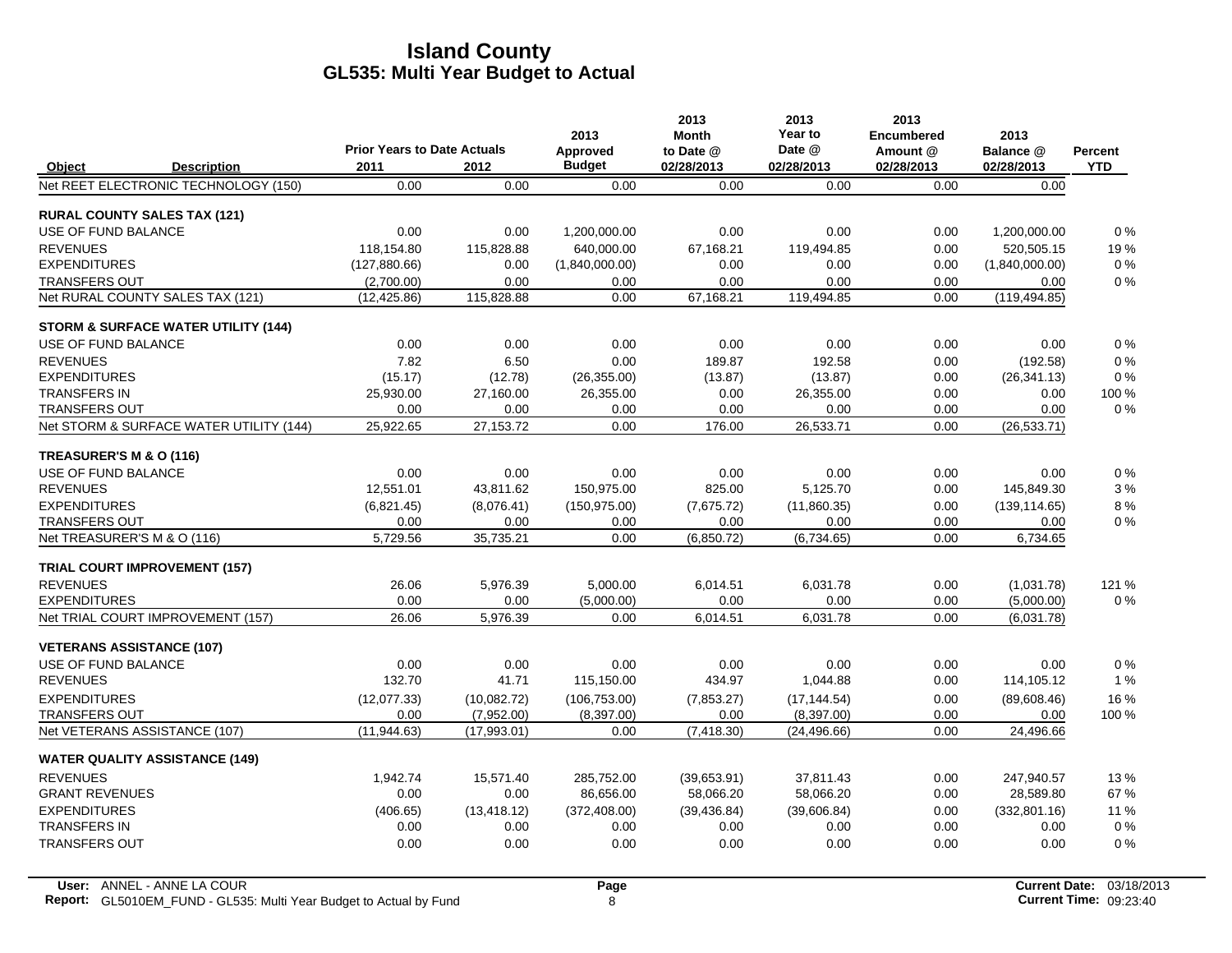|                              |                                    | <b>Prior Years to Date Actuals</b> |                | 2013<br>Approved | 2013<br>Month<br>to Date @ | 2013<br>Year to<br>Date @ | 2013<br>Encumbered<br>Amount @ | 2013<br><b>Balance @</b> | Percent    |
|------------------------------|------------------------------------|------------------------------------|----------------|------------------|----------------------------|---------------------------|--------------------------------|--------------------------|------------|
| Object                       | <b>Description</b>                 | 2011                               | 2012           | <b>Budget</b>    | 02/28/2013                 | 02/28/2013                | 02/28/2013                     | 02/28/2013               | <b>YTD</b> |
|                              | Net WATER QUALITY ASSISTANCE (149) | .536.09                            | 2.153.28       | 0.00             | (21.024.55)                | 56.270.79                 | 0.00                           | (56, 270.79)             |            |
| <b>Grand Total All Funds</b> |                                    | 259,019.03                         | (1.074.414.28) | (0.74)           | 346.210.81                 | (383, 328.10)             | 0.00                           | 383,327.36               |            |